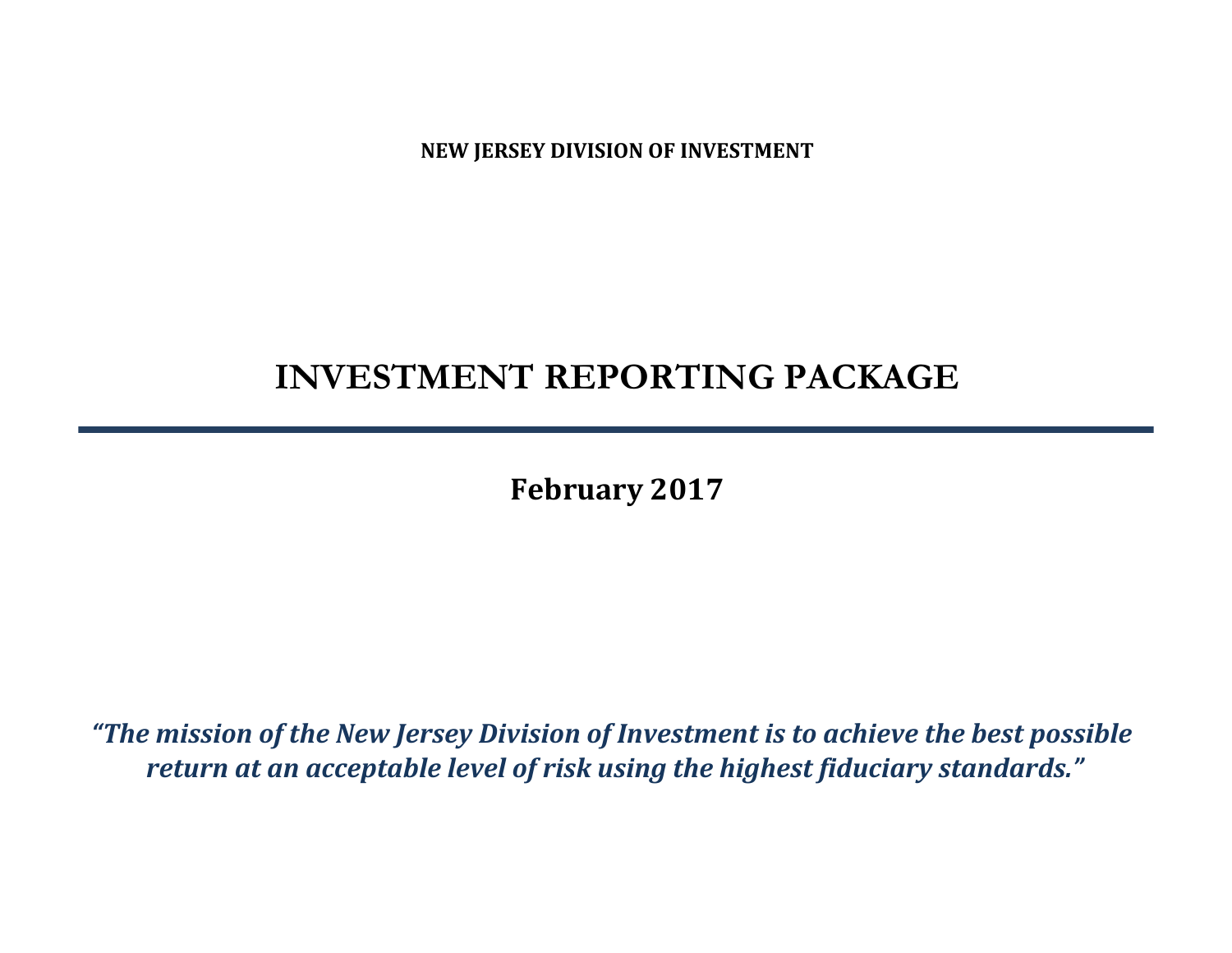## **New Jersey Division of Investment Actual Allocation vs FY 2017 Investment Plan Target 02/28/2017**

|                                                 | <b>Actual</b>       |                 |                     |                      |
|-------------------------------------------------|---------------------|-----------------|---------------------|----------------------|
|                                                 | <b>Allocation %</b> | <b>Target %</b> | <b>Difference %</b> | <b>Allocation \$</b> |
| Absolute Return/Risk Mitigation                 | 4.68%               | 5.00%           | $-0.32%$            | 3,430.07             |
| <b>Risk Mitigation</b>                          | 4.68%               | 5.00%           | $-0.32%$            | 3,430.07             |
| Cash Equivalents <sup>(1)</sup>                 | 3.92%               | 5.50%           | $-1.58%$            | 2,869.56             |
| <b>Short Term Cash Equivalents</b>              | 0.82%               | 0.00%           | 0.82%               | 602.47               |
| <b>TIPS</b>                                     | 0.62%               | 0.00%           | 0.62%               | 453.98               |
| <b>US Treasuries</b>                            | 1.78%               | 3.00%           | $-1.22%$            | 1,306.00             |
| <b>Total Liquidity</b>                          | 7.14%               | 8.50%           | $-1.36%$            | 5,232.01             |
| Investment Grade Credit                         | 8.75%               | 10.00%          | $-1.25%$            | 6,409.14             |
| Public High Yield                               | 2.17%               | 2.50%           | $-0.33%$            | 1,587.08             |
| <b>Global Diversified Credit</b>                | 4.40%               | 5.00%           | $-0.60%$            | 3,224.08             |
| Credit Oriented Hedge Funds                     | 2.83%               | 1.00%           | 1.83%               | 2,073.00             |
| Debt Related Private Equity                     | 0.96%               | 2.00%           | $-1.04%$            | 704.72               |
| <b>Debt Related Real Estate</b>                 | 0.60%               | 1.00%           | $-0.40%$            | 437.69               |
| <b>Total Income</b>                             | 19.71%              | 21.50%          | $-1.79%$            | 14,435.71            |
| Commodities                                     | 0.36%               | 0.00%           | 0.36%               | 263.23               |
| <b>Private Real Assets</b>                      | 2.40%               | 2.50%           | $-0.10%$            | 1,754.04             |
| <b>Equity Related Real Estate</b>               | 5.28%               | 6.25%           | $-0.97%$            | 3,868.85             |
| <b>Total Real Return</b>                        | 8.04%               | 8.75%           | $-0.71%$            | 5,886.12             |
| <b>US Equity</b>                                | 29.72%              | 30.00%          | $-0.28%$            | 21,768.14            |
| Non-US Developed Markets Equity                 | 10.72%              | 11.50%          | $-0.78%$            | 7,848.84             |
| <b>Emerging Markets Equity</b>                  | 5.97%               | 6.50%           | $-0.53%$            | 4,374.55             |
| <b>Equity Oriented Hedge Funds</b>              | 2.01%               | 0.00%           | 2.01%               | 1,470.03             |
| <b>Buyouts/Venture Capital</b>                  | 9.31%               | 8.25%           | 1.06%               | 6,820.04             |
| <b>Total Global Growth</b>                      | 57.74%              | 56.25%          | 1.49%               | 42,281.60            |
| Opportunistic Private Equity                    | 0.39%               | 0.00%           | 0.39%               | 288.43               |
| Police and Fire Mortgage Program <sup>(2)</sup> | 1.52%               | 0.00%           | 0.21%               | 1,116.01             |
| <b>Other Cash and Receivables</b>               | 0.77%               | 0.00%           | 0.77%               | 561.97               |
| <b>Total Pension Fund</b>                       | 100.00%             | 100.00%         | 0.00%               | 73,231.92            |

**1 The cash aggregate comprises the two common fund cash accounts, in addition to the seven plan cash accounts.** 

**2 For Financial Reporting Police and Fire Mortgage Program is considered a receivable under GASB 72.**

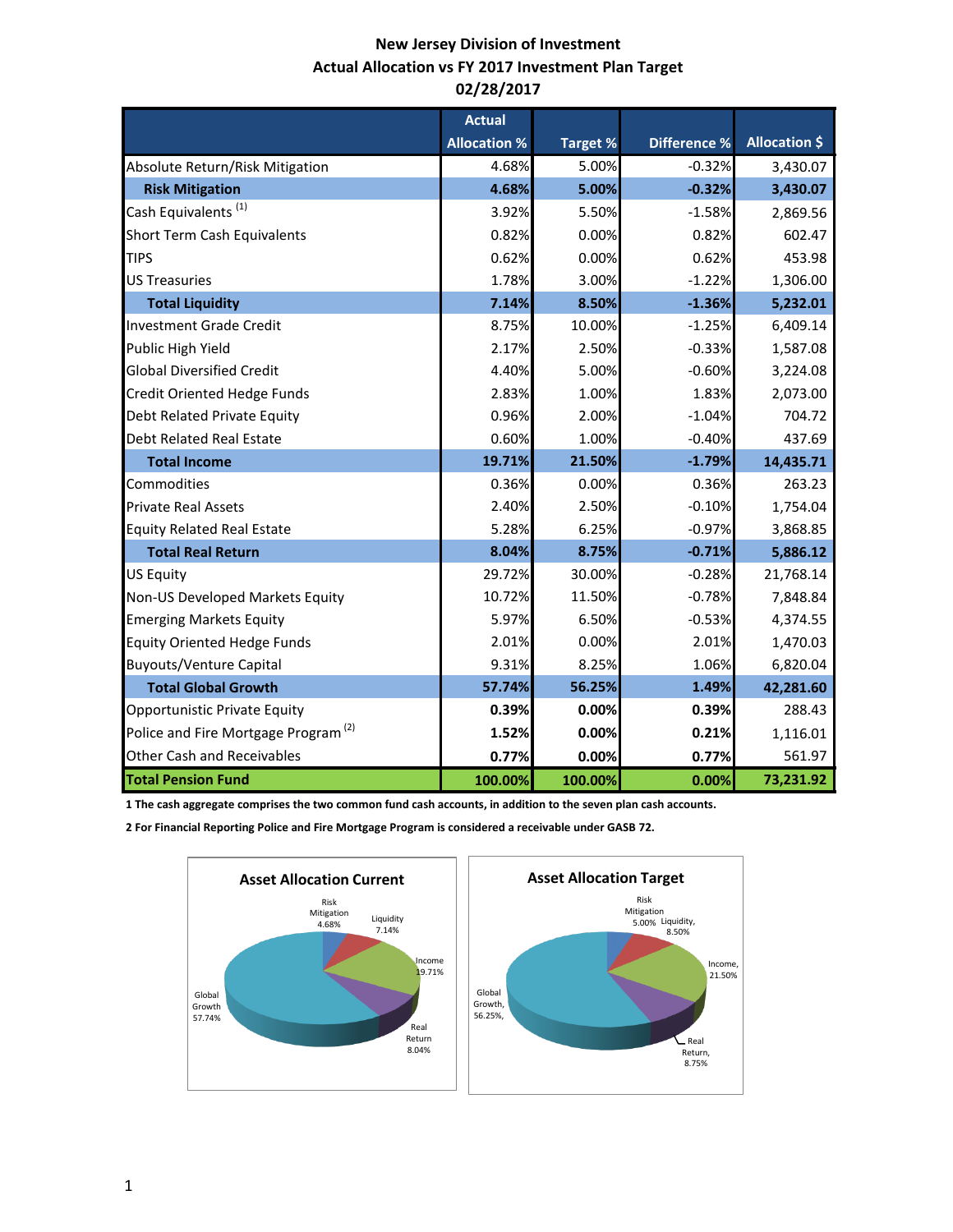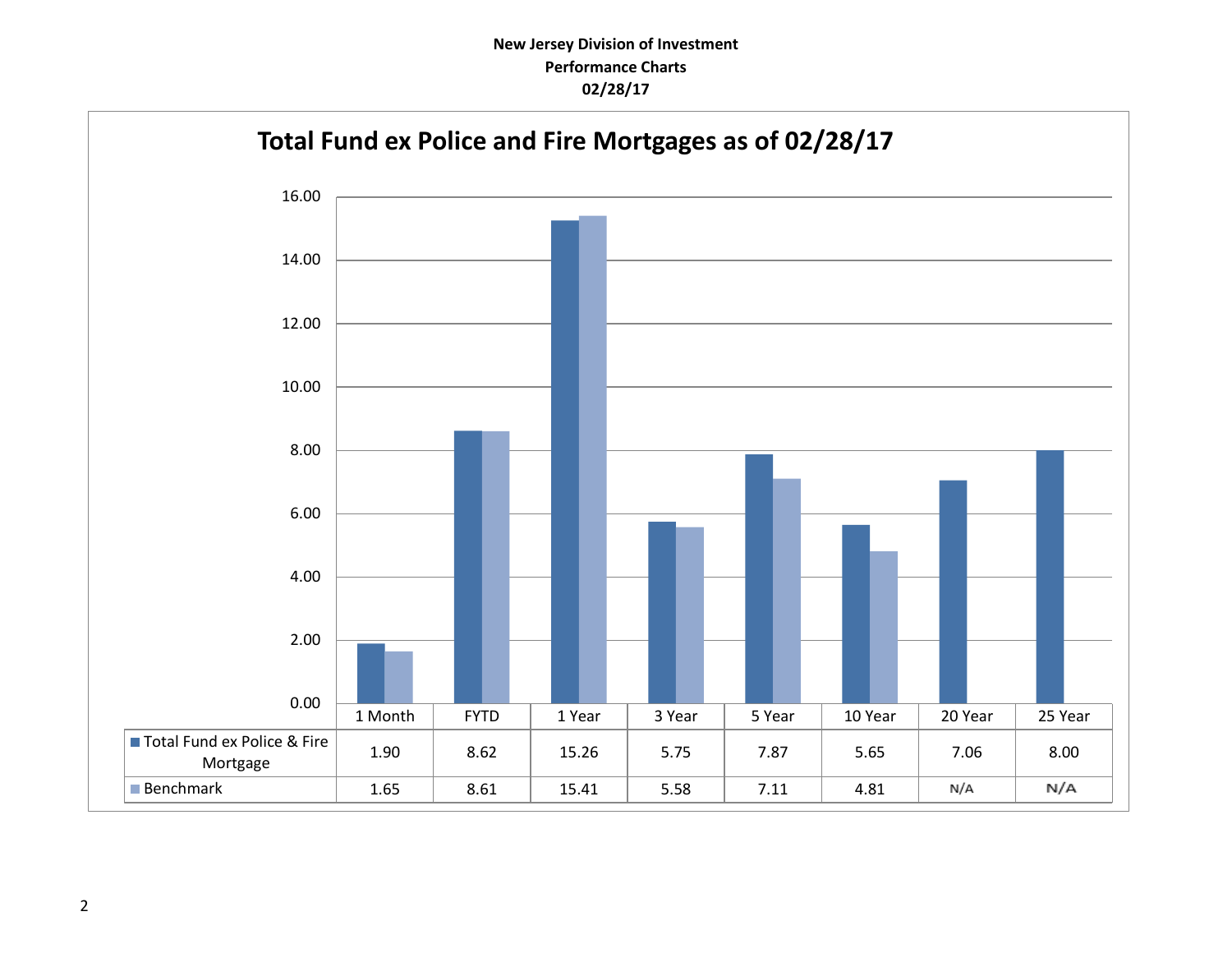## **New Jersey Division of Investment Performance Charts 02/28/17**



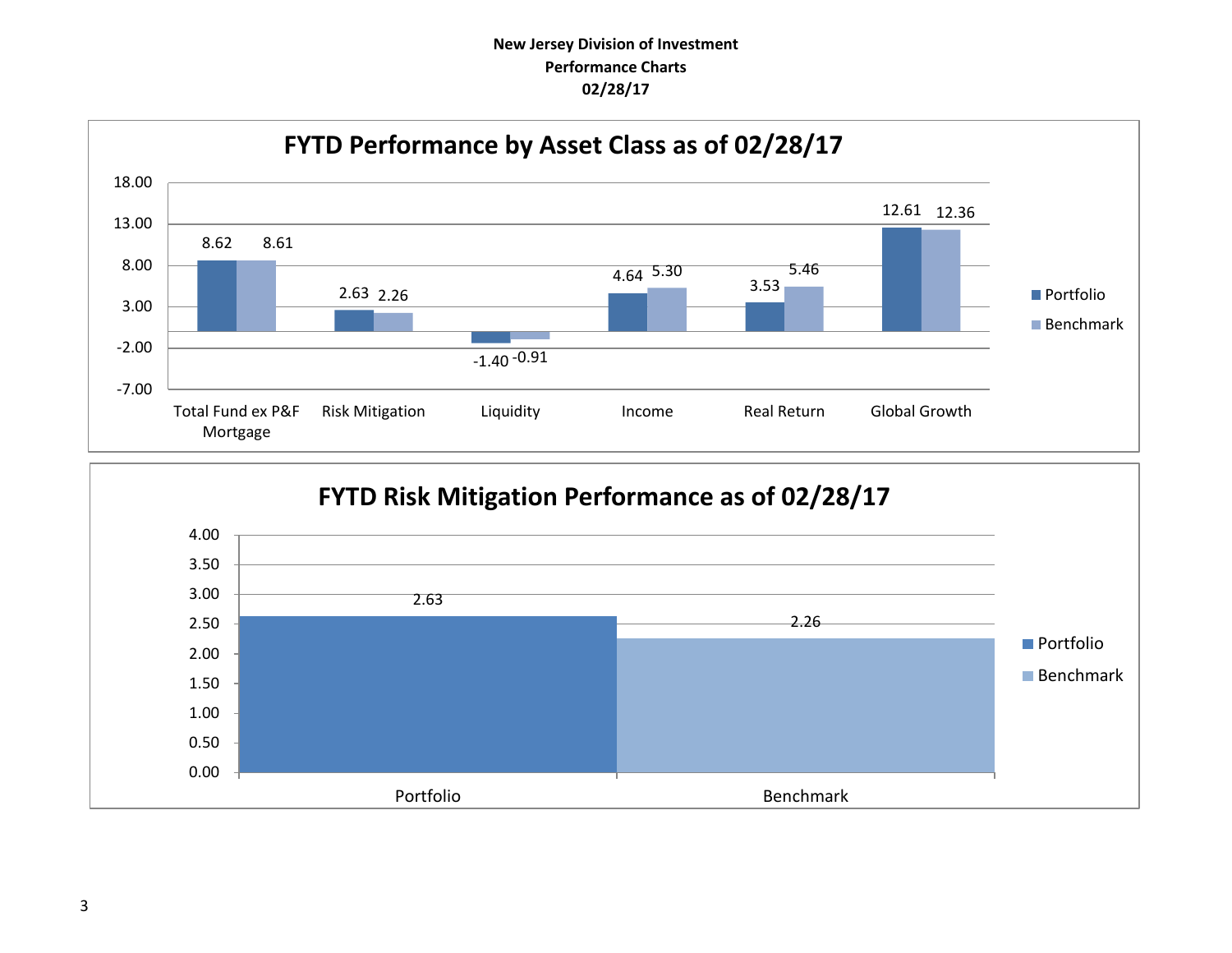## **New Jersey Division of Investment Performance Charts 02/28/17**



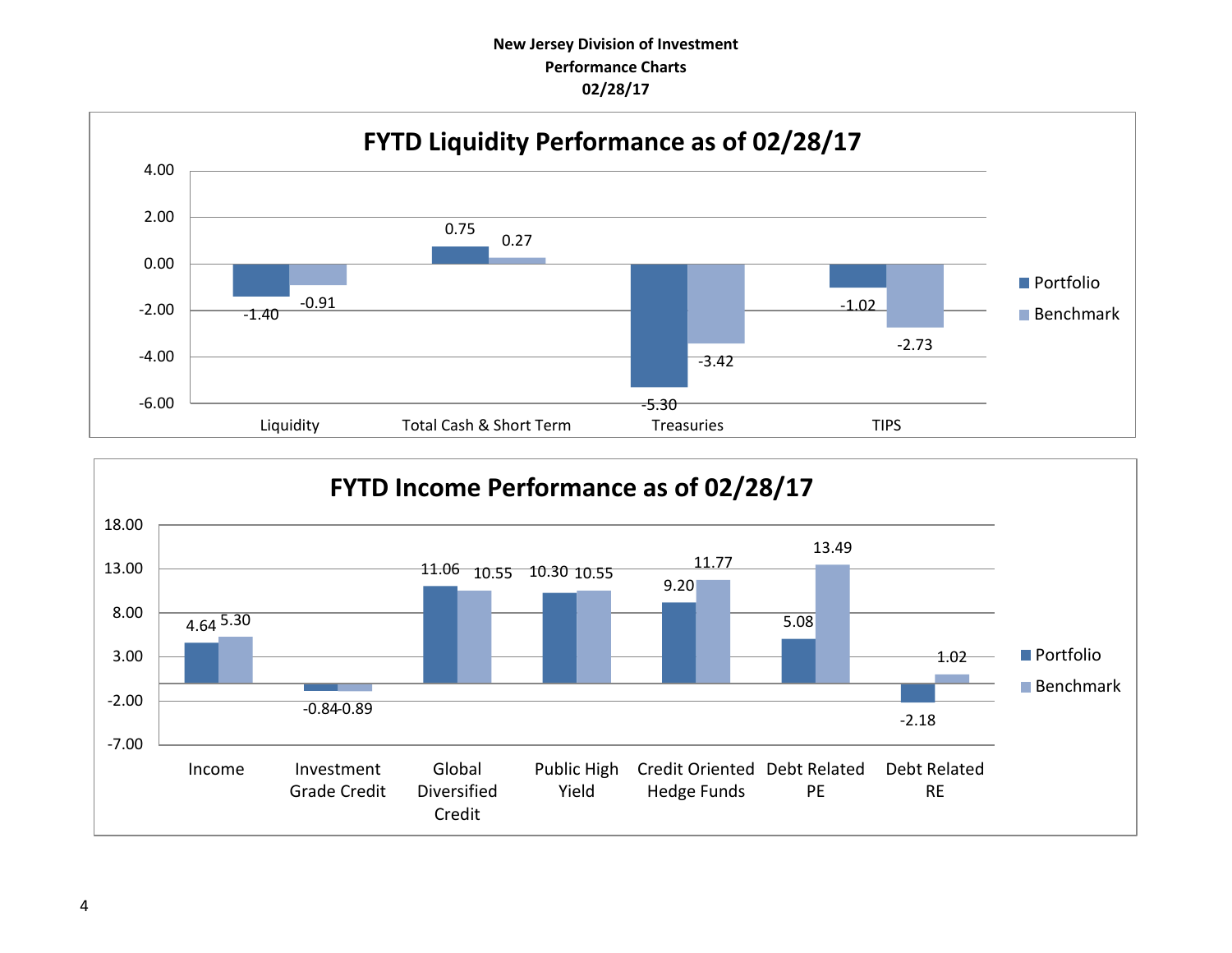## **New Jersey Division of Investment Performance Charts 02/28/17**





\*Reported on a 1 month lag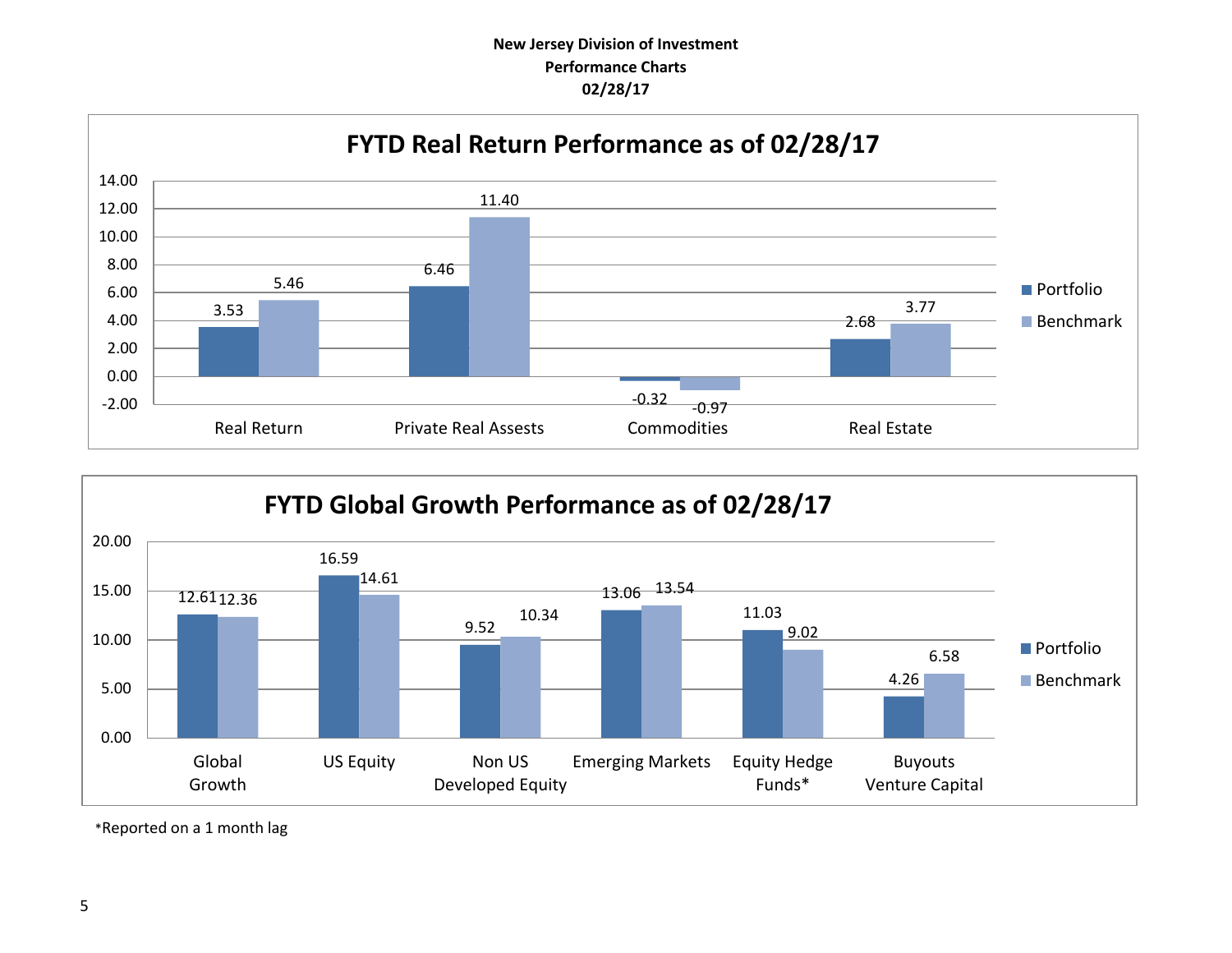#### **New Jersey Division of Investment**

**Pension Fund Performance Versus Benchmark**

| 02/28/17                                                          |         |             |            |        |         |         |                 |  |
|-------------------------------------------------------------------|---------|-------------|------------|--------|---------|---------|-----------------|--|
|                                                                   | 1 month | <b>FYTD</b> | <b>YTD</b> | 1 Year | 3 Years | 5 Years | <b>10 Years</b> |  |
| Domestic Equity with Cash, Hedges, Miscellaneous                  | 3.87    | 16.47       | 6.22       | 27.47  | 9.34    | 13.32   | 8.27            |  |
| S&P 1500 Composite                                                | 3.79    | 14.61       | 5.66       | 25.76  | 10.51   | 14.02   | 7.79            |  |
| Equity Only (Ex Cash)                                             | 3.92    | 16.59       | 6.28       | 27.62  | 9.36    | 13.49   |                 |  |
| <b>Equity Only-Diversified Fund</b>                               | 3.89    | 15.37       | 5.75       | 26.51  | 9.75    | 13.40   |                 |  |
| <b>Equity Only-Concentrated Fund</b>                              | 3.98    | 18.06       | 6.83       | 29.09  | 9.18    | 13.86   |                 |  |
| Domestic Fixed Income with Cash, Hedges, Miscellaneous            | 1.03    | 2.82        | 1.84       | 8.12   | 4.25    | 4.50    | 7.00            |  |
| <b>Fixed Income Blended Benchmark</b>                             | 1.08    | 3.02        | 1.77       | 10.40  | 3.72    | 3.92    | 6.02            |  |
| <b>Investment Grade</b>                                           | 0.74    | (1.50)      | 1.13       | 2.73   | 2.78    | 2.84    | 6.08            |  |
| <b>Investment Grade Blended Benchmark</b>                         | 0.84    | (1.47)      | 1.04       | 3.69   | 2.98    | 2.85    | 6.06            |  |
| <b>High Yield</b>                                                 | 1.63    | 10.95       | 3.19       | 18.81  | 7.58    | 10.73   |                 |  |
| <b>Barclays High Yield Index</b>                                  | 1.46    | 10.55       | 2.93       | 21.83  | 4.72    | 6.84    |                 |  |
| <b>International Equity with Cash, Hedges, Miscellaneous</b>      | 2.00    | 11.00       | 5.89       | 20.01  | 0.09    | 3.07    | 0.53            |  |
| <b>MSCI All World Country Index (ex US)</b>                       | 1.59    | 11.05       | 5.19       | 19.31  | (0.19)  | 3.55    | 1.38            |  |
| <b>Custom International Equity Markets Index</b>                  | 1.90    | 11.48       | 5.90       | 20.78  | 0.40    | 3.32    |                 |  |
| Developed Markets Equity                                          | 1.46    | 9.52        | 4.57       | 16.06  | (0.39)  | 5.10    |                 |  |
| Custom International Equity Developed Markets Index               | 1.18    | 10.34       | 4.26       | 16.55  | (0.53)  | 4.89    |                 |  |
| <b>Emerging Markets Equity</b>                                    | 2.77    | 13.06       | 8.67       | 29.66  | 0.76    | (0.61)  |                 |  |
| Custom International Equity Emerging Markets Index                | 3.18    | 13.54       | 8.84       | 29.38  | 1.60    | 0.17    |                 |  |
| <b>Alternative Investments</b>                                    | 0.58    | 6.54        | 1.87       | 7.27   | 2.96    | 5.91    | 3.47            |  |
| <b>Hedge Funds</b>                                                | 0.85    | 6.54        | 1.87       | 7.27   | 2.96    | 5.91    | 3.47            |  |
| HFRI Fund of Funds Composite (one month lag)                      | 1.01    | 3.73        | 1.91       | 4.30   | 1.67    | 3.26    | 1.28            |  |
| <b>Private Equity</b>                                             | 0.12    | 4.32        | 0.31       | 8.89   | 14.33   | 14.75   | 8.37            |  |
| Cambridge Associates (Data only available quarterly) <sup>1</sup> | 0.00    | 6.58        | 0.00       | 7.35   | 10.31   | 12.86   | 10.61           |  |
| <b>Real Estate</b>                                                | 1.36    | 2.02        | 1.93       | 9.59   | 10.36   | 11.39   | (1.65)          |  |
| Real Estate Index (Data only available quarterly) <sup>1</sup>    | 0.00    | 3.77        | 0.00       | 9.08   | 11.42   | 11.55   | 7.24            |  |
| <b>Real Assets/Commodities</b>                                    | (0.03)  | 4.16        | 0.78       | 9.23   | (1.50)  | (2.06)  |                 |  |
| <b>Bloomberg Commodity Index</b>                                  | 0.21    | (0.97)      | 0.34       | 15.95  | (13.02) | (9.82)  |                 |  |
| Plan Cash <sup>2</sup>                                            | 0.10    | 0.98        | 0.28       | 1.57   | 1.31    | 0.85    |                 |  |
| <b>US Treasury Bills (3 month)</b>                                | 0.04    | 0.23        | 0.08       | 0.32   | 0.13    | 0.11    |                 |  |
| <b>Total Pension Fund</b>                                         | 1.89    | 8.52        | 3.57       | 15.06  | 5.71    | 7.79    |                 |  |
| <b>Total Pension Fund ex Police and Fire Mortgages</b>            | 1.90    | 8.62        | 3.61       | 15.26  | 5.75    | 7.87    | 5.65            |  |
| <b>Total Fund Benchmark</b>                                       | 1.65    | 8.61        | 3.11       | 15.41  | 5.58    | 7.11    | 4.81            |  |

**<sup>1</sup>Cambridge Associates & NCREIF (NPI) Benchmarks are only reported on an quarterly basis, non quarter-end months are reported as 0%**

**2 The cash aggregate comprises the seven plan cash accounts**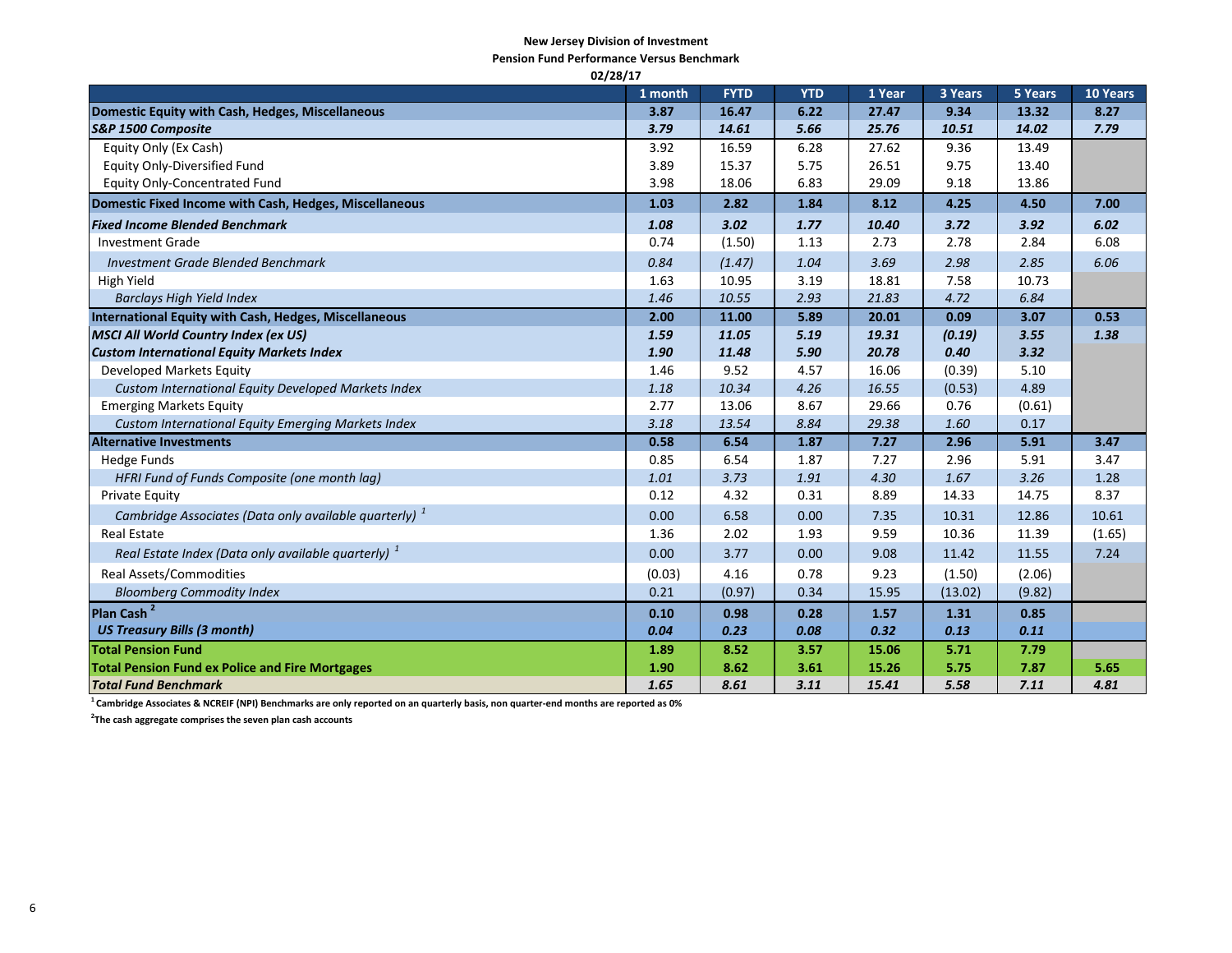## **New Jersey Division of Investment Domestic Equity February 28, 2017**

## **Top Holdings**

|                              | % of             |
|------------------------------|------------------|
| Company                      | <b>Portfolio</b> |
| <b>APPLE INC</b>             | 3.48             |
| <b>ALPHABET INC</b>          | 2.88             |
| <b>MICROSOFT CORP</b>        | 2.75             |
| <b>FACEBOOK INC</b>          | 2.29             |
| AMAZON.COM                   | 1.87             |
| <b>JOHNSON &amp; JOHNSON</b> | 1.85             |
| <b>EXXON MOBIL CORP</b>      | 1.77             |
| <b>JP MORGAN CHASE</b>       | 1.74             |
| <b>WELLS FARGO</b>           | 1.55             |
| <b>BANK OF AMERICA CORP</b>  | 1.50             |

## **Portfolio Sector Weightings**

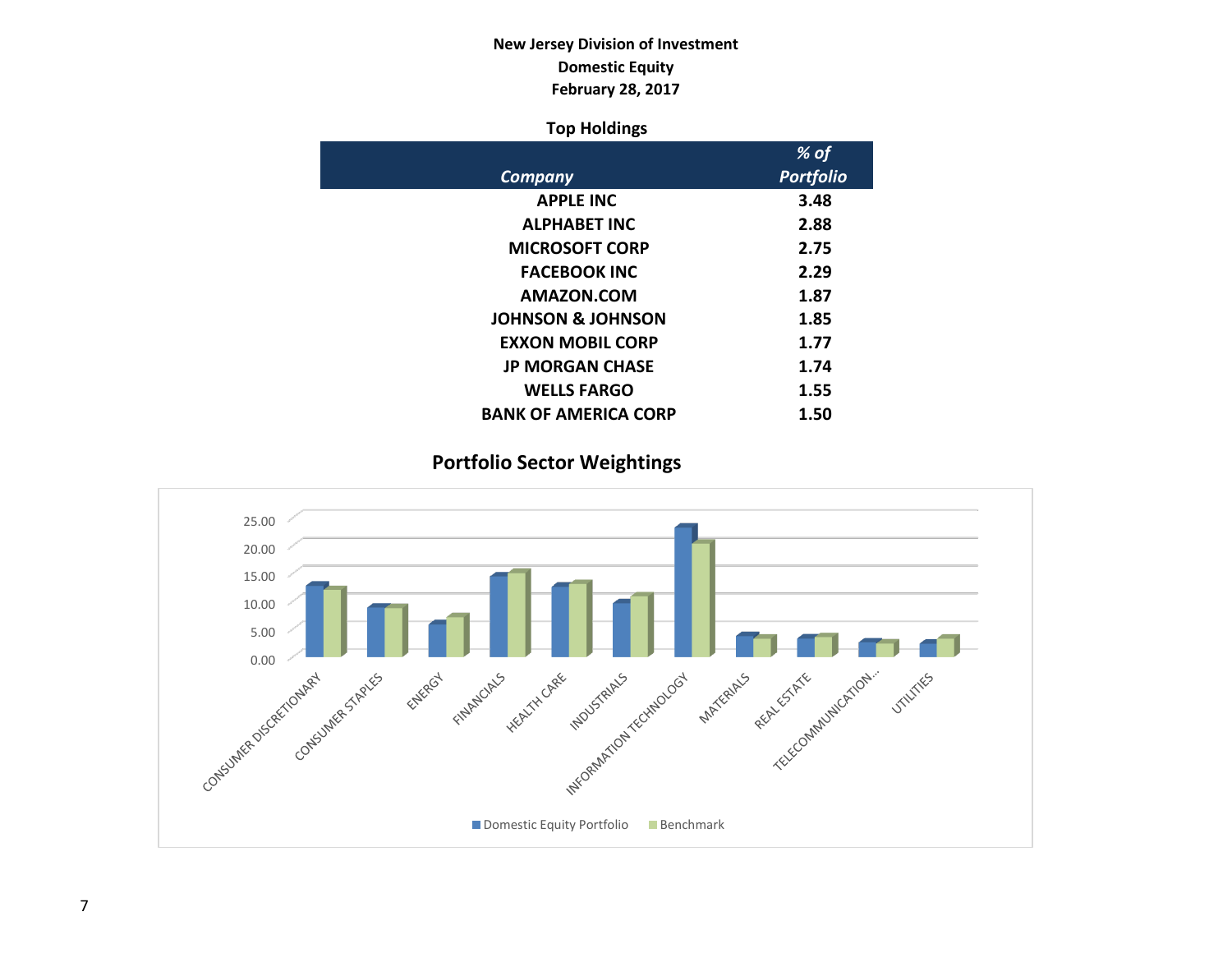### **New Jersey Division of Investment Investment Grade Portfolio Febuary 28, 2017**

|                               | <b>Portfolio</b> | Benchmark <sup>(1)</sup> | <b>Difference</b> |
|-------------------------------|------------------|--------------------------|-------------------|
| S & P's Quality Rating        | $AA-2$           | A+                       | N/A               |
| Coupon (%)                    | 3.45             | 4.76                     | 1.31              |
| <b>Current Yield</b>          | 3.14             | 4.19                     | $-1.05$           |
| Duration                      | 6.31             | 5.68                     | 0.63              |
| <b>Option Adjusted Spread</b> | 65.06            | 103.95                   | $-38.89$          |
| Convexity                     | 0.28             | 1.59                     | $-1.31$           |
| Maturity (yrs)                | 7.35             | 7.67                     | $-0.32$           |

| <b>Maturities</b> | <b>Portfolio</b> | Benchmark <sup>(1)</sup> |
|-------------------|------------------|--------------------------|
| $0-5$ yr          | 36.12            | 0.40                     |
| $5-10$ yr         | 49.71            | 0.59                     |
| $10-15$ yr        | 6.22             | 10.30                    |
| 15-20yr           | 0.80             | 12.46                    |
| 20-25yr           | 0.36             | 24.64                    |
| 25-30yr           | 4.22             | 47.76                    |
| $>30$ yr          | 0.00             | 3.84                     |
| Unclassified      | 2.57             | 0.00                     |

(1) Barclay's Gov/Credit Long

(2) Includes all affiliated entities

(3) Excluding US Treasuries and Tips

|                             | <b>Portfolio</b> | Benchmark <sup>(1)</sup> Difference |          |
|-----------------------------|------------------|-------------------------------------|----------|
| S & P's Quality Rating      | $AA-2$           | $A+$                                | N/A      |
| Coupon (%)                  | 3.45             | 4.76                                | 1.31     |
| Current Yield               | 3.14             | 4.19                                | $-1.05$  |
| Duration                    | 6.31             | 5.68                                | 0.63     |
| Option Adjusted Spread      | 65.06            | 103.95                              | $-38.89$ |
| Convexity                   | 0.28             | 1.59                                | $-1.31$  |
| Maturity (yrs)              | 7.35             | 7.67                                | $-0.32$  |
| *This is a custom benchmark |                  |                                     |          |
|                             |                  |                                     |          |
|                             |                  |                                     |          |



## $Sectors By \%<sup>(3)</sup>$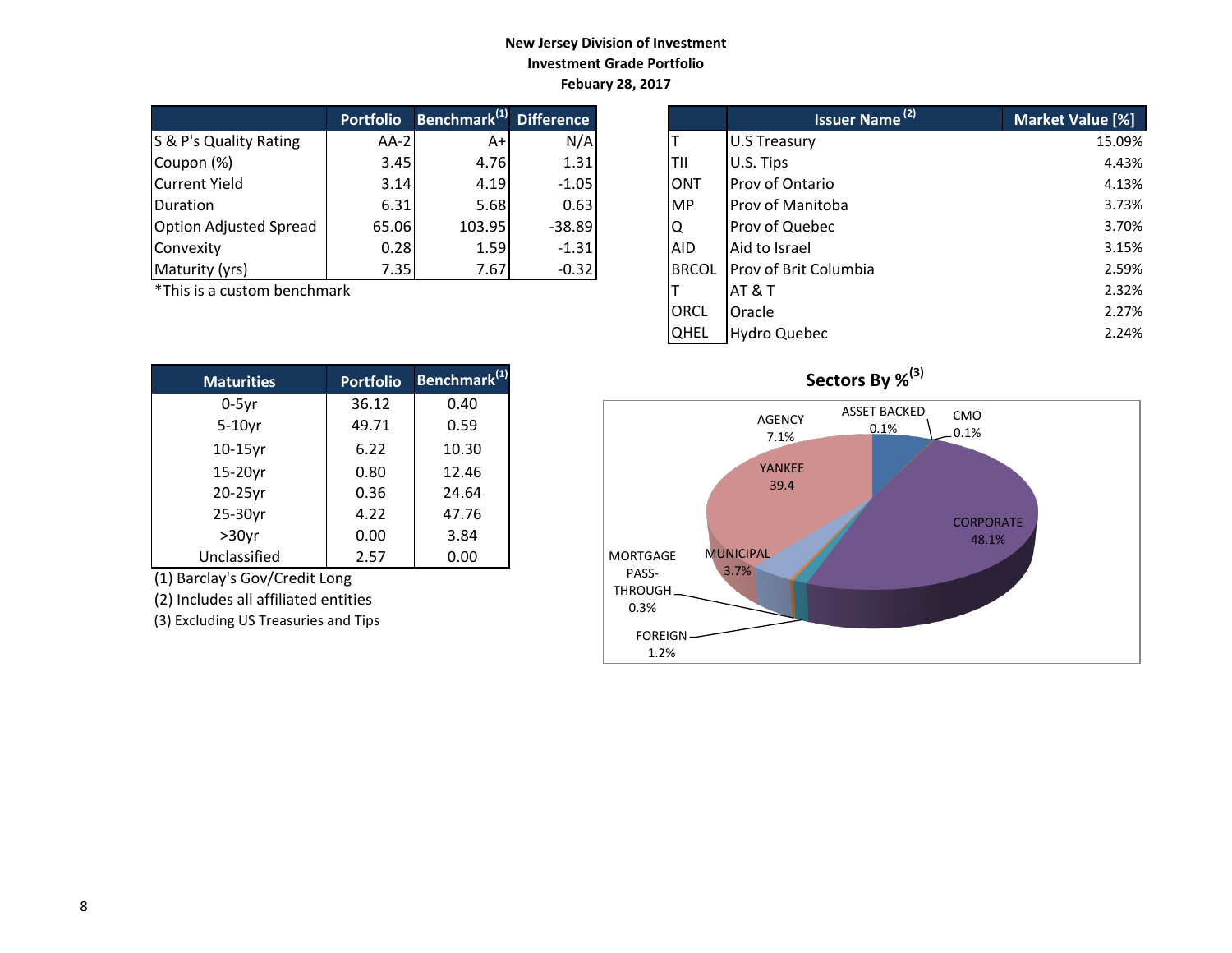## **New Jersey Division of Investment International Equity 02/28/17**

## **Top Holdings**

|                                | % of             |
|--------------------------------|------------------|
| Company                        | <b>Portfolio</b> |
| <b>SAMSUNG ELECTRONICS</b>     | 1.43             |
| <b>TAIWAN SEMICONDUCTOR</b>    | 1.13             |
| <b>TENCENT HOLDINGS</b>        | 1.10             |
| <b>NESTLE SA</b>               | 1.07             |
| <b>ROCHE HOLDING AG</b>        | 1.05             |
| <b>NOVARTIS</b>                | 0.99             |
| <b>CHINA CONSTRUCTION BANK</b> | 0.89             |
| ALIBABA GROUP HOLDING          | 0.77             |
| TOYOTA MOTOR CORP              | 0.70             |
| <b>BAYER AG REG</b>            | 0.68             |

 **Portfolio Sector Weightings**

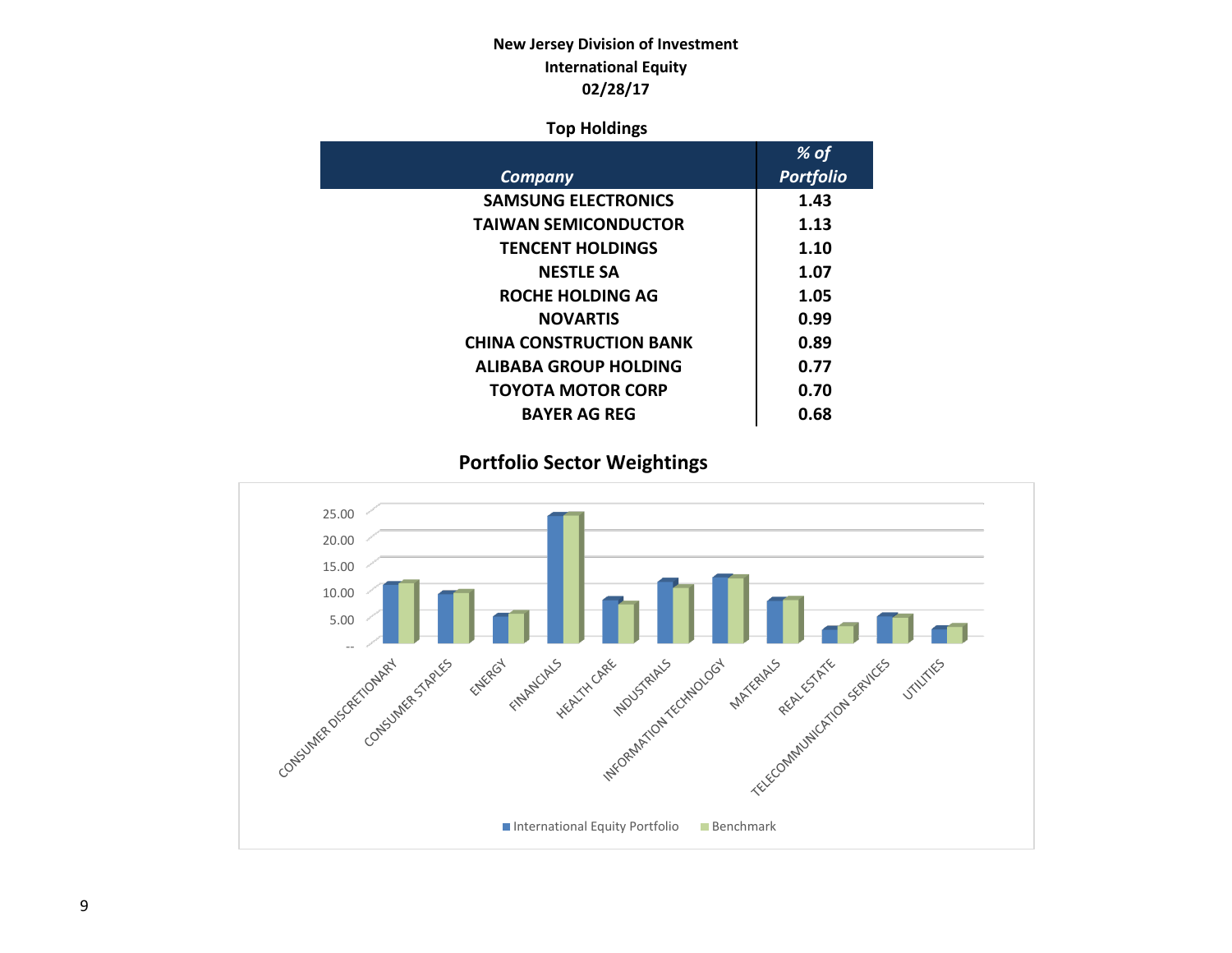#### **New Jersey Division of Investment International Equity Exposure by Country 02/28/17**

|                           |               |          | <b>Custom</b> |              | <b>Net Foreign</b> |                                |               |          | <b>Custom</b> |              | <b>Net Foreign</b> |
|---------------------------|---------------|----------|---------------|--------------|--------------------|--------------------------------|---------------|----------|---------------|--------------|--------------------|
|                           |               |          | International |              | <b>Currency</b>    |                                |               |          | International |              | Currency           |
|                           | <b>Equity</b> | % Equity | <b>Index</b>  | <b>Hedge</b> | <b>Exposure</b>    |                                | <b>Equity</b> | % Equity | <b>Index</b>  | <b>Hedge</b> | <b>Exposure</b>    |
| <b>Developed Markets:</b> |               |          |               |              |                    | <b>Emerging Markets:</b>       |               |          |               |              |                    |
| Developed - Euro          |               |          |               |              |                    | EM - Global                    | 0.0           | 0.0%     | 0.0%          |              | 0.0                |
| Austria                   | 3.5           | 0.0%     | 0.1%          |              | 3.5                | EM - Europe/Middle East/Africa |               |          |               |              |                    |
| Belgium                   | 93.2          | 0.8%     | 0.7%          |              | 93.2               | Bahrain                        | 2.2           | 0.0%     | 0.0%          |              | 2.2                |
| Finland                   | 63.6          | 0.5%     | 0.6%          |              | 63.6               | Cyprus                         | 0.2           | 0.0%     | 0.0%          |              | 0.2                |
| France                    | 601.9         | 5.0%     | 5.0%          |              | 601.9              | <b>Czech Republic</b>          | 22.2          | 0.2%     | 0.1%          |              | 22.2               |
| Germany                   | 653.6         | 5.4%     | 5.5%          |              | 653.6              | Egypt                          | 18.3          | 0.2%     | 0.1%          |              | 18.3               |
| Ireland                   | 34.6          | 0.3%     | 0.3%          |              | 34.6               | Greece                         | 12.3          | 0.1%     | 0.1%          |              | 12.3               |
| Italy                     | 137.9         | 1.1%     | 1.0%          |              | 137.9              | Hungary                        | 47.4          | 0.4%     | 0.1%          |              | 47.4               |
| Netherlands               | 244.2         | 2.0%     | 2.0%          |              | 244.2              | Kazakhstan                     | 1.8           | 0.0%     | 0.0%          |              | 1.8                |
| Portugal                  | 7.3           | 0.1%     | 0.1%          |              | 7.3                | Morocco                        | 2.6           | 0.0%     | 0.0%          |              | 2.6                |
| Spain                     | 192.3         | 1.6%     | 1.8%          |              | 192.3              | Poland                         | 64.9          | 0.5%     | 0.5%          |              | 64.9               |
| Euro Currency             |               |          |               | $-132.8$     | $-132.8$           | Qatar                          | 13.1          | 0.1%     | 0.3%          |              | 13.1               |
| Developed - Non-Euro      |               |          |               |              |                    | Russia                         | 211.6         | 1.8%     | 1.2%          |              | 211.6              |
| Australia                 | 538.2         | 4.5%     | 4.5%          |              | 538.2              | South Africa                   | 326.1         | 2.7%     | 2.5%          |              | 326.1              |
| Canada                    | 699.3         | 5.8%     | 5.8%          |              | 699.3              | Turkey                         | 93.9          | 0.8%     | 0.4%          |              | 93.9               |
| Denmark                   | 124.0         | 1.0%     | 1.0%          |              | 124.0              | <b>United Arab Emirates</b>    | 24.8          | 0.2%     | 0.3%          |              | 24.8               |
| Hong Kong                 | 233.7         | 1.9%     | 2.0%          |              | 233.7              | EM - Latam                     |               |          |               |              |                    |
| Israel                    | 45.1          | 0.4%     | 0.4%          |              | 45.1               | Argentina                      | 47.9          | 0.4%     | 0.0%          |              | 47.9               |
| Japan                     | 1,750.8       | 14.5%    | 14.3%         | $-335.2$     | 1,415.6            | <b>Brazil</b>                  | 448.9         | 3.7%     | 3.0%          |              | 448.9              |
| New Zealand               | 5.7           | 0.0%     | 0.1%          |              | 5.7                | Chile                          | 32.9          | 0.3%     | 0.4%          |              | 32.9               |
| Norway                    | 56.7          | 0.5%     | 0.4%          |              | 56.7               | Colombia                       | 4.1           | 0.0%     | 0.2%          |              | 4.1                |
| Singapore                 | 71.5          | 0.6%     | 0.8%          |              | 71.5               | Mexico                         | 158.2         | 1.3%     | 1.3%          |              | 158.2              |
| Sweden                    | 209.3         | 1.7%     | 1.7%          |              | 209.3              | Panama                         | 11.7          | 0.1%     | 0.0%          |              | 11.7               |
| Switzerland               | 683.5         | 5.7%     | 5.2%          |              | 683.5              | Peru                           | 31.0          | 0.3%     | 0.1%          |              | 31.0               |
| United Kingdom            | 1,278.0       | 10.6%    | 10.7%         | $-124.4$     | 1,153.6            | EM - Asia ex Japan             |               |          |               |              |                    |
|                           |               |          |               |              |                    | China                          | 1,004.4       | 8.3%     | 9.7%          |              | 1,004.4            |
|                           |               |          |               |              |                    | India                          | 316.4         | 2.6%     | 3.0%          |              | 316.4              |
|                           |               |          |               |              |                    | Indonesia                      | 157.5         | 1.3%     | 0.9%          |              | 157.5              |
|                           |               |          |               |              |                    | Korea                          | 608.9         | 5.0%     | 5.4%          |              | 608.9              |
|                           |               |          |               |              |                    | Malaysia                       | 61.6          | 0.5%     | 0.9%          |              | 61.6               |
|                           |               |          |               |              |                    | Pakistan                       | 35.7          | 0.3%     | 0.0%          |              | 35.7               |
|                           |               |          |               |              |                    | Philippines                    | 59.6          | 0.5%     | 0.4%          |              | 59.6               |
|                           |               |          |               |              |                    | Taiwan                         | 428.3         | 3.5%     | 4.6%          |              | 428.3              |

Thailand 97.0 0.8% 0.8% 97.0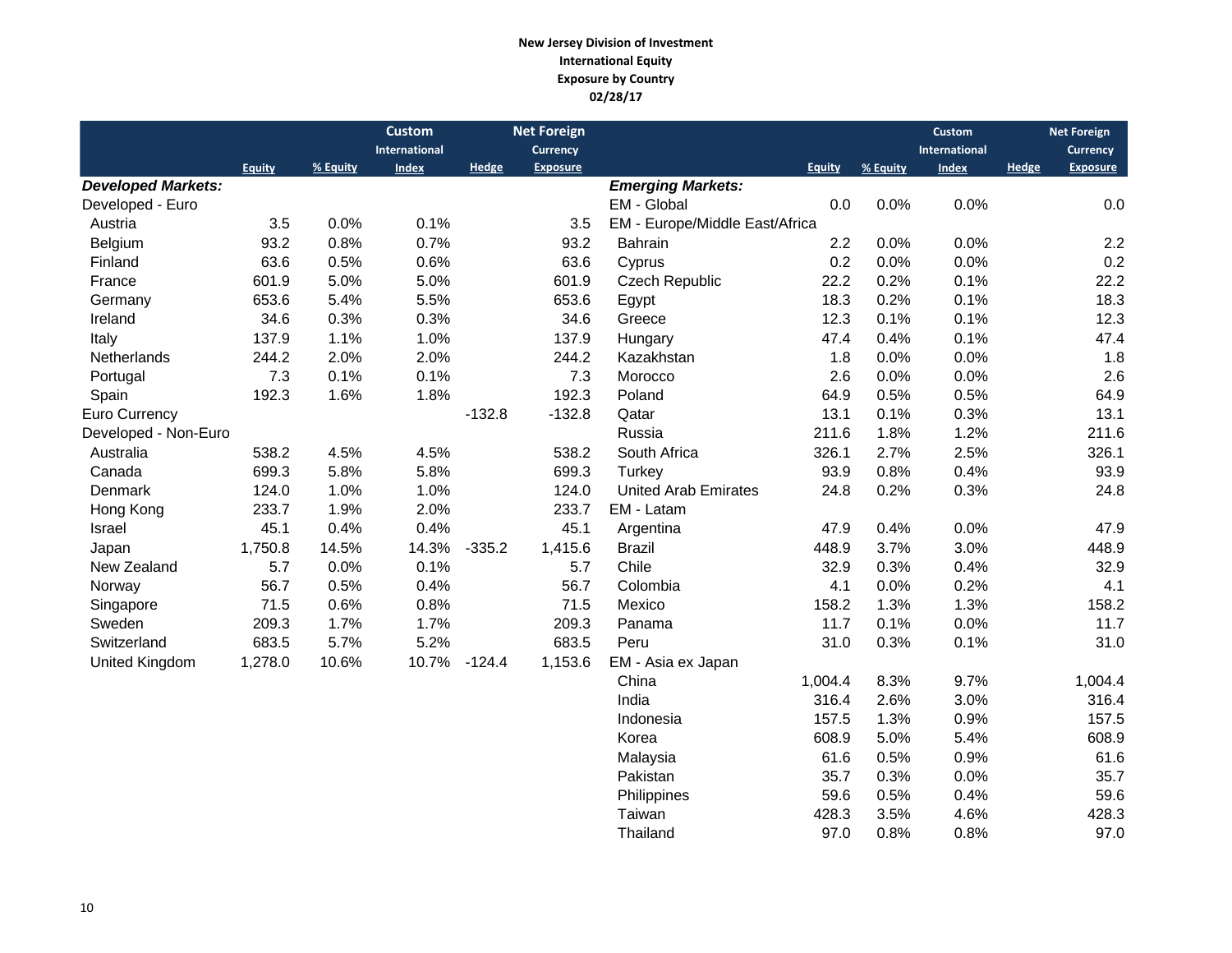## **New Jersey Division of Investment Cash Management Fund 02/28/17**

|                            | <b>PARTICIPATION</b> |                   |
|----------------------------|----------------------|-------------------|
|                            | <b>VALUE</b>         | <b>PERCENTAGE</b> |
| <b>STATE</b>               | \$9,600              | 65.68%            |
| <b>NON-STATE</b>           | \$5,017              | 34.32%            |
| TOTAL*                     | \$14,617             | 100.00%           |
| Dollar amounts in millions |                      |                   |

TOTAL\* \$14,617 100.00% *\*Total is at market.*  $*$ \*Total is at base market value.

### **PORTFOLIO ANNUALIZED INTEREST RATES**

| <b>DATE</b> | <b>STATE</b> | <b>NON-STATE</b> | <b>AVG. DAYS</b> |                          | Percentage | 28-Feb-17        |
|-------------|--------------|------------------|------------------|--------------------------|------------|------------------|
| 2/28/2017   | 0.64%        | 0.58%            | 81               | <b>UST NOTES</b>         | 36.89%     | \$5,388,739,587  |
|             | $3.94\%$     | 3.21% 0.00%      |                  | <b>COMM PAPER</b>        | 23.71%     | \$3,463,354,195  |
|             | 13.39%       |                  |                  | <b>IUST BILLS</b>        | 18.86%     | \$2,754,879,025  |
|             |              | 36.89%           |                  | <b>CERT. OF DEPOSIT</b>  | 13.39%     | \$1,956,083,896  |
|             |              |                  |                  | <b>IGOVT AGENCY</b>      | 3.94%      | \$574,826,625    |
|             | 18.86%       |                  |                  | <b>CORPORATE BONDS</b>   | 3.21%      | \$468,305,446    |
|             |              |                  |                  | <b>STATE STREET STIF</b> | 0.00%      | \$4,995          |
|             |              | 23.71%           |                  | <b>TOTAL</b>             | 100.00%    | \$14,606,193,769 |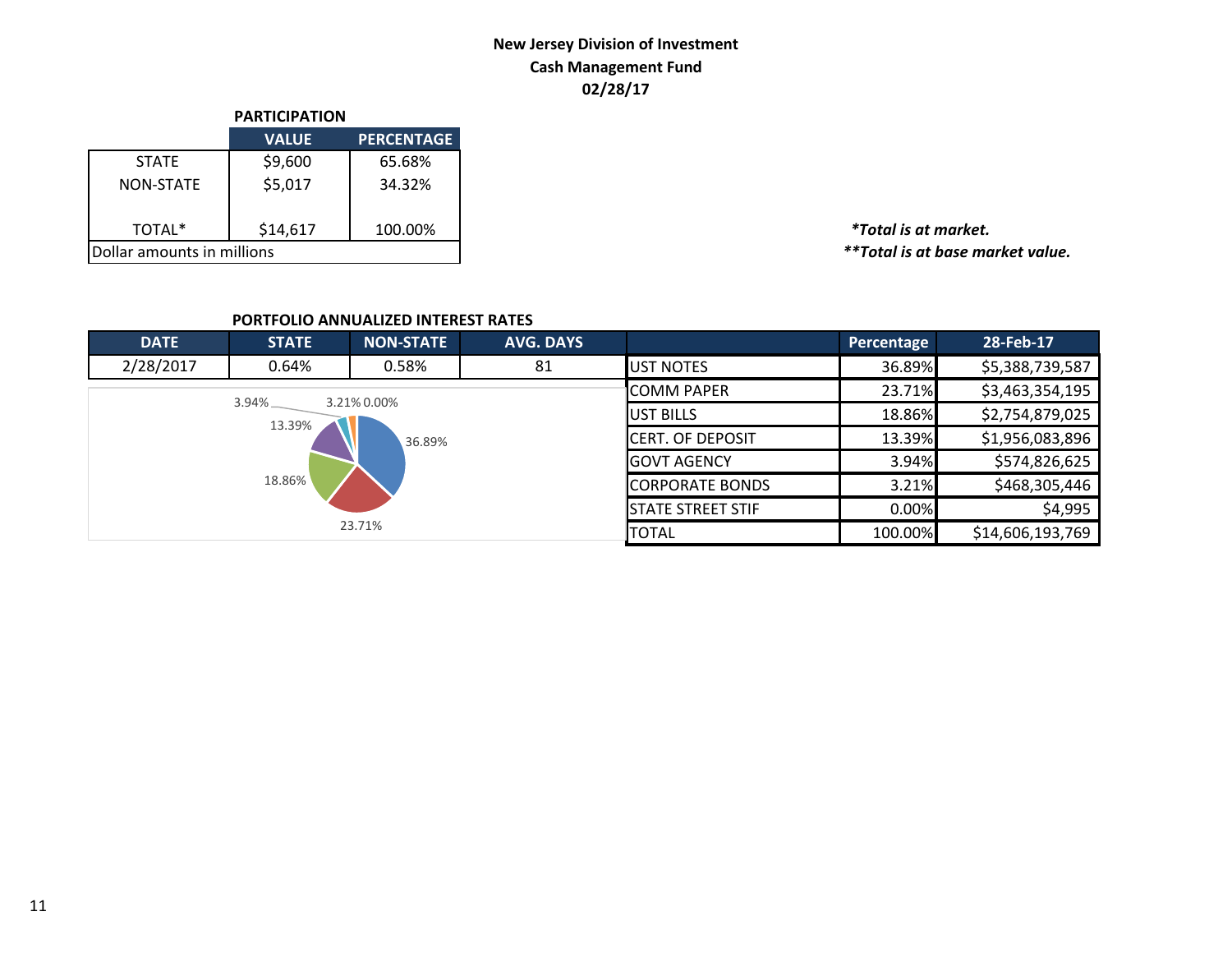#### State Investment Council Regulation Violations and Other Reportable Matters February 28, 2017

|                      | Newly Reported Violations |                           |                |  |  |  |
|----------------------|---------------------------|---------------------------|----------------|--|--|--|
| Date of<br>Violation | Regulation<br>Violated    | Description of Violation  | Date Corrected |  |  |  |
|                      |                           | No reportable violations. |                |  |  |  |

|                      | Status of Outstanding Violations Previously Reported |                                        |                |  |  |  |
|----------------------|------------------------------------------------------|----------------------------------------|----------------|--|--|--|
| Date of<br>Violation | Regulation<br>Violated                               | Description of Violation               | Date Corrected |  |  |  |
|                      |                                                      | There are no outstanding matters.      |                |  |  |  |
|                      |                                                      |                                        |                |  |  |  |
|                      |                                                      | <b>Other Reportable Matters</b>        |                |  |  |  |
|                      |                                                      | Description                            |                |  |  |  |
|                      |                                                      | There are no other reportable matters. |                |  |  |  |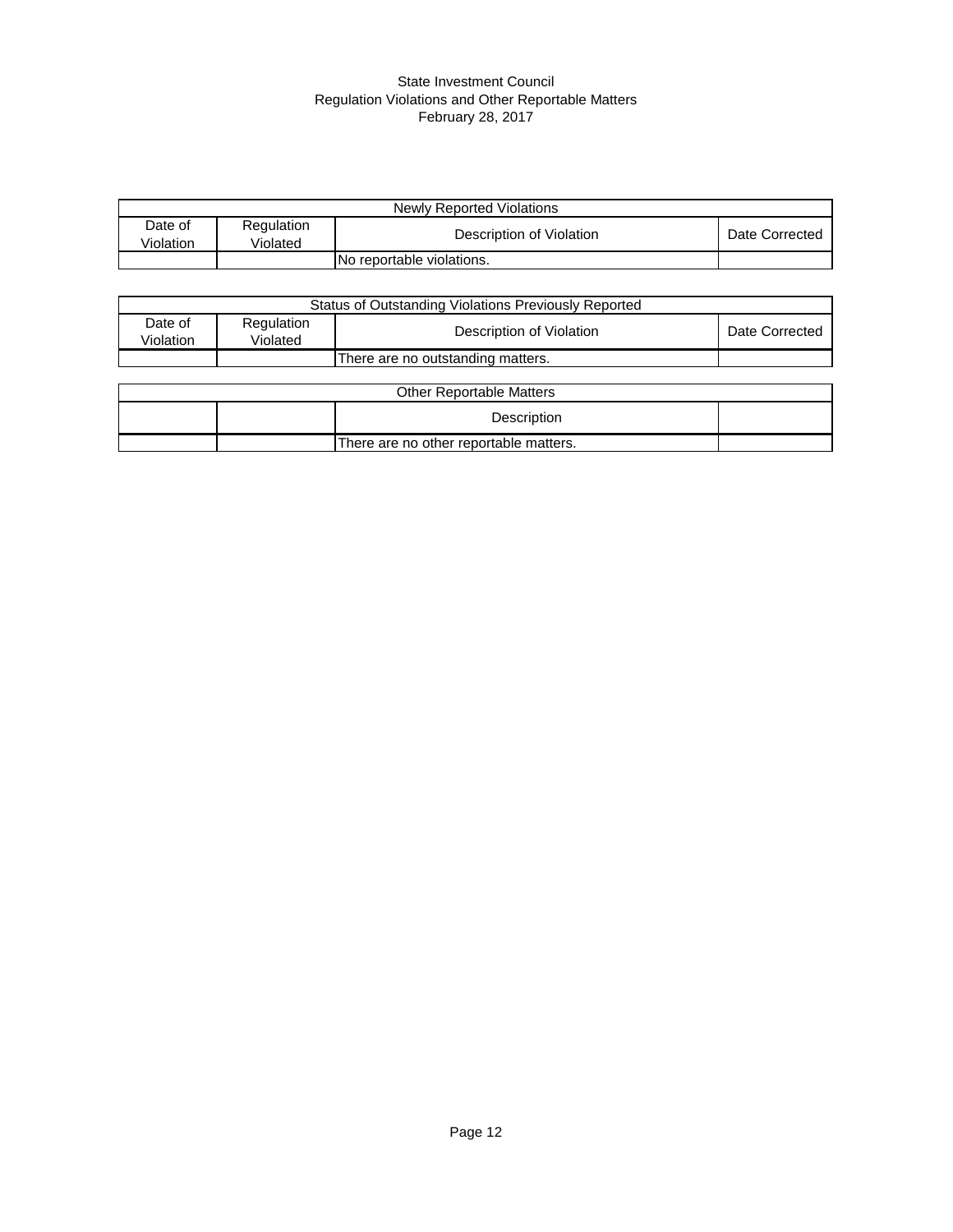#### **Alternative Investments as of February 28, 2017**

Presents underlying fund level information including the Portfolio's original commitments, funded amounts to date, remaining commitments and the distributions to date.

|                                                    |                   |                           | Feb-17            | А                                  |                                      | в                              | C                                        | $=(B+C)$           | $=(B+C)/A$                            |
|----------------------------------------------------|-------------------|---------------------------|-------------------|------------------------------------|--------------------------------------|--------------------------------|------------------------------------------|--------------------|---------------------------------------|
|                                                    | Inception<br>Date | Last<br>Valuation<br>Date | <b>Commitment</b> | Amount<br>Contributed <sub>1</sub> | <b>Unfunded</b><br><b>Commitment</b> | <b>Current Market</b><br>Value | <b>Total</b><br>Distributed <sup>2</sup> | <b>Total Value</b> | <b>Total Value</b><br><b>Multiple</b> |
| <b>Private Equity</b>                              |                   |                           |                   |                                    |                                      |                                |                                          |                    |                                       |
| <b>Co-Investments</b>                              |                   |                           | 1,675,000,000     | 936,542,568                        | 745,393,057                          | 991,009,890                    | 562,025,040                              | 1,553,034,931      | 1.66                                  |
| NB/NJ Custom Investment Fund II                    | Apr-12            | Sep-16                    | 200,000,000       | 175,278,037                        | 24,721,963                           | 188,308,599                    | 162,593,733                              | 350,902,332        | 2.00                                  |
| NJ Roark Co-Invest Fund III LLC                    | Jan-14            | Sep-16                    | 75,000,000        | 15,102,418                         | 59,897,582                           | 19,569,270                     | 3,574,038                                | 23,143,308         | 1.53                                  |
| SONJ Private Opportunities Fund II, L.P.           | Nov-07            | Sep-16                    | 1,300,000,000     | 649,502,903                        | 657,432,722                          | 764,596,284                    | 295,363,770                              | 1,059,960,054      | 1.63                                  |
| SONJ Private Opportunities Fund, L.P.              | Sep-06            | Sep-16                    | 100,000,000       | 96,659,210                         | 3,340,790                            | 18,535,738                     | 100,493,499                              | 119,029,237        | 1.23                                  |
| <b>Distressed Debt</b>                             |                   |                           | 1,827,807,307     | 1,204,250,904                      | 790,737,008                          | 536,647,283                    | 1,099,433,732                            | 1,636,081,014      | 1.36                                  |
| Avenue Asia Special Situations Fund IV             | Aug-06            | Sep-16                    | 30,000,000        | 26,283,722                         | $\Omega$                             | 2,442,532                      | 24,940,377                               | 27,382,909         | 1.04                                  |
| Avenue Special Situations Fund V, LP               | May-07            | Sep-16                    | 200,000,000       | 200,000,000                        | $\boldsymbol{0}$                     | 3,116,925                      | 263,184,545                              | 266,301,470        | 1.33                                  |
| <b>Avenue Special Situations IV</b>                | Nov-05            | Sep-16                    | 20,000,000        | 20,000,000                         | $\Omega$                             | 170,482                        | 27,969,988                               | 28,140,470         | 1.41                                  |
| BSP Special Situations Fund L.P.                   | $Jan-17$          | Dec-16                    | 150,000,000       | 26,413,150                         | 123,586,850                          | 26,413,150                     | $\Omega$                                 | 26,413,150         | 1.00                                  |
| Catalyst Fund LP V                                 | <b>Nov-15</b>     | Jan-17                    | 100,000,000       | 22,500,000                         | 81,900,034                           | 29,069,577                     | 8,274,492                                | 37,344,069         | 1.66                                  |
| Centerbridge Capital Partners II, L.P.             | May-11            | Sep-16                    | 100,000,000       | 138,423,088                        | 15,033,380                           | 74,879,885                     | 76,367,904                               | 151,247,789        | 1.09                                  |
| Centerbridge Capital Partners, L.P.                | Jun-06            | Sep-16                    | 80,000,000        | 125,032,169                        | 5,843,348                            | 26,949,653                     | 198,596,561                              | 225,546,214        | 1.80                                  |
| GoldenTree NJ Distressed Fund 2015 GP LLC          | Feb-16            | Dec-16                    | 300,000,000       | 87,000,000                         | 213,000,000                          | 98,147,571                     | $\mathbf 0$                              | 98,147,571         | 1.13                                  |
| HIG Bayside Debt & LBO II                          | May-08            | Sep-16                    | 100,000,000       | 99,097,364                         | 16,473,868                           | 79,944,759                     | 73,934,312                               | 153,879,071        | 1.55                                  |
| KPS Special Situations Fund III, LP                | May-07            | Sep-16                    | 25,000,000        | 24,708,397                         | 11,019,920                           | 8,897,124                      | 35,921,546                               | 44,818,670         | 1.81                                  |
| KPS Special Situations Fund IV, LP                 | Apr-13            | Sep-16                    | 200,000,000       | 27,305,584                         | 182,300,659                          | 8,209,379                      | 25,953,003                               | 34, 162, 382       | 1.25                                  |
| MatlinPatterson Global Opps. Ptnrs. III            | Jun-07            | Sep-16                    | 100,000,000       | 103,378,178                        | 4,336,976                            | 68,382,471                     | 59,425,576                               | 127,808,047        | 1.24                                  |
| MHR Institutional Partners III, L.P.               | May-07            | Jan-17                    | 75,000,000        | 79,500,000                         | 26,153,979                           | 34,338,445                     | 78,030,061                               | 112,368,506        | 1.41                                  |
| MHR Institutional Partners IV, L.P.                | $Jul-14$          | $Jan-17$                  | 100,000,000       | 27,750,000                         | 77,334,324                           | 19,882,490                     | 5,367,448                                | 25,249,938         | 0.91                                  |
| TPG Financial Partners, L.P.                       | May-08            | Dec-16                    | 47,807,307        | 35,285,615                         | 104,477                              | 4,669,754                      | 31,683,569                               | 36,353,323         | 1.03                                  |
| TPG Opportunities Partners II, L.P.                | Mar-12            | Sep-16                    | 100,000,000       | 69,794,467                         | 30,205,533                           | 37,274,363                     | 78,760,578                               | 116,034,941        | 1.66                                  |
| WLR Recovery Fund IV, LP                           | Oct-07            | Sep-16                    | 100,000,000       | 91,779,170                         | 3,443,659                            | 13,858,723                     | 111,023,772                              | 124,882,495        | 1.36                                  |
| <b>Domestic Midmarket Buyout</b>                   |                   |                           | 3,729,660,000     | 3,085,112,824                      | 1,027,329,232                        | 2,212,614,600                  | 2,373,011,621                            | 4,585,626,220      | 1.49                                  |
| American Industrial Partners Capital Fund V        | Dec-11            | Sep-16                    | 50,000,000        | 57,230,690                         | 3,918,181                            | 54,102,422                     | 19,172,083                               | 73,274,504         | 1.28                                  |
| American Industrial Partners Capital Fund VI, L.P. | Sep-15            | Sep-16                    | 75,000,000        | 21,783,160                         | 54,907,796                           | 20,048,089                     | 1,690,956                                | 21,739,045         | 1.00                                  |
| Court Square Capital Partners II, L.P.             | May-07            | Sep-16                    | 100,000,000       | 91,285,978                         | 10,267,895                           | 24,673,865                     | 143,179,516                              | 167,853,381        | 1.84                                  |
| Excellere Capital Fund III, L.P.                   | $Jul-15$          | Jun-16                    | 40,000,000        | 251,175                            | 39,748,825                           | 251,175                        | $\mathbf 0$                              | 251,175            | 1.00                                  |
| InterMedia Partners VII, L.P.                      | $Dec-05$          | Sep-16                    | 75,000,000        | 96,252,158                         | 1,190,669                            | 46,366,562                     | 92,415,909                               | 138,782,471        | 1.44                                  |
| JLL Partners Fund VI, LP                           | <b>Jun-08</b>     | Sep-16                    | 150,000,000       | 190,924,988                        | 20,932,693                           | 163,114,128                    | 172,486,514                              | 335,600,642        | 1.76                                  |
| JLL Partners VII, LP                               | Mar-16            | Sep-16                    | 150,000,000       | 12,745,695                         | 137,254,305                          | 14,109,000                     | $\Omega$                                 | 14,109,000         | 1.11                                  |
| Lindsay Goldberg III, L.P.                         | Jul-08            | Sep-16                    | 200,000,000       | 191,796,720                        | 13,016,266                           | 112,546,965                    | 139,717,600                              | 252,264,565        | 1.32                                  |
| Lindsay, Goldberg & Bessemer II, L.P.              | Jul-06            | Sep-16                    | 100,000,000       | 93,052,833                         | 6,947,167                            | 20,090,161                     | 112,042,618                              | 132, 132, 779      | 1.42                                  |
| Marlin Equity Partners IV                          | $Jun-13$          | Sep-16                    | 75,000,000        | 40,239,211                         | 34,763,583                           | 45, 138, 374                   | 717,746                                  | 45,856,120         | 1.14                                  |
| New Mountain Partners III, L.P.                    | May-07            | Sep-16                    | 100,000,000       | 109,431,553                        | 7,473,728                            | 72,043,664                     | 112,987,007                              | 185,030,671        | 1.69                                  |
| Oak Hill Capital Partners II, L.P.                 | <b>Jul-05</b>     | Sep-16                    | 75,000,000        | 83,468,447                         | 233,571                              | 5,610,035                      | 127,688,435                              | 133,298,469        | 1.60                                  |
| Oak Hill Capital Partners III, L.P.                | Oct-07            | Sep-16                    | 250,000,000       | 305,590,363                        | 13,647,453                           | 139,502,259                    | 311,129,422                              | 450,631,681        | 1.47                                  |
| Onex Partners II, LP                               | Aug-06            | Sep-16                    | 100,000,000       | 88,781,604                         | 11,218,396                           | 14,980,155                     | 162,282,743                              | 177,262,898        | 2.00                                  |
| Onex Partners III, LP                              | Dec-08            | Sep-16                    | 100,000,000       | 108,661,114                        | 10,218,605                           | 82,289,453                     | 85,837,948                               | 168,127,401        | 1.55                                  |
| Onex Partners IV, LP                               | May-14            | Sep-16                    | 166,490,000       | 114,403,897                        | 52,086,103                           | 111,131,169                    | 4,779,100                                | 115,910,269        | 1.01                                  |
| Quadrangle Capital Partners II                     | Aug-05            | Sep-16                    | 50,000,000        | 46,867,499                         | 2,830,335                            | 9,685,188                      | 57,914,063                               | 67,599,252         | 1.44                                  |
| Roark Capital Partners III L.P.                    | Sep-12            | Sep-16                    | 100,000,000       | 94,886,601                         | 13,588,383                           | 100,417,315                    | 21,508,441                               | 121,925,757        | 1.28                                  |
| Sterling Capital Partners IV, L.P.                 | Apr-12            | Sep-16                    | 100,000,000       | 89,914,521                         | 16,082,168                           | 68,774,877                     | 28,165,968                               | 96,940,845         | 1.08                                  |
| Tenex Capital Partners II, LP                      | Mar-16            | Sep-16                    | 78,170,000        | 14,692,643                         | 63,477,357                           | 13,545,309                     | 237,127                                  | 13,782,436         | 0.94                                  |
| Tenex Capital Partners, L.P.                       | Jan-11            |                           | 50,000,000        | 60,607,441                         | 4,765,334                            | 40,686,667                     | 45,970,595                               | 86,657,262         | 1.43                                  |
|                                                    |                   | Sep-16                    |                   |                                    |                                      |                                |                                          |                    |                                       |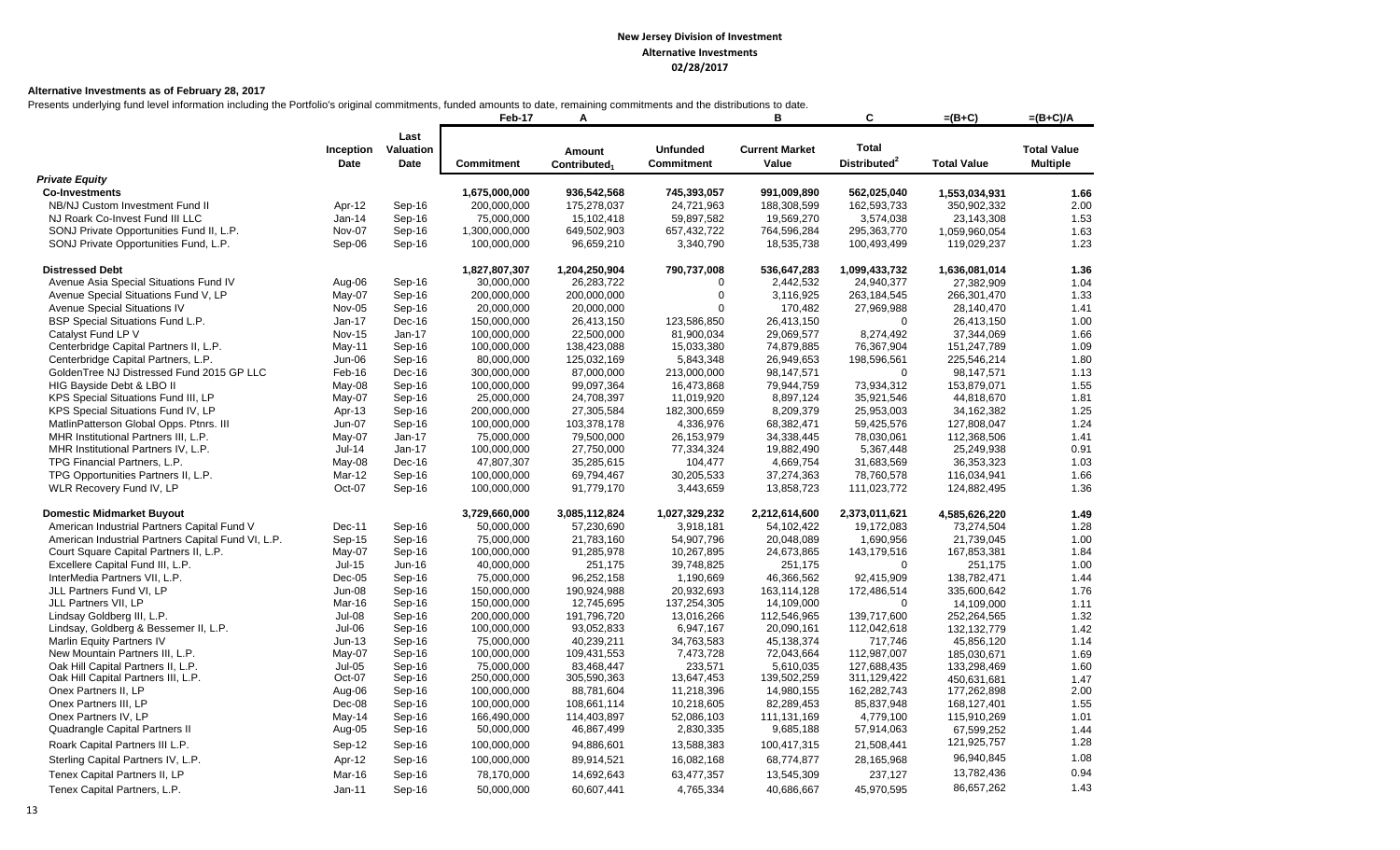|                                          |                   |                           | Feb-17            | Α                                  |                                      | в                              | C                                        | $=(B+C)$           | $=(B+C)/A$                            |
|------------------------------------------|-------------------|---------------------------|-------------------|------------------------------------|--------------------------------------|--------------------------------|------------------------------------------|--------------------|---------------------------------------|
|                                          | Inception<br>Date | Last<br>Valuation<br>Date | <b>Commitment</b> | Amount<br>Contributed <sub>1</sub> | <b>Unfunded</b><br><b>Commitment</b> | <b>Current Market</b><br>Value | <b>Total</b><br>Distributed <sup>2</sup> | <b>Total Value</b> | <b>Total Value</b><br><b>Multiple</b> |
| Tenex Capital Partners LP - Secondary    | Feb-13            | Sep-16                    | 20,000,000        | 21,938,921                         | 1,906,134                            | 16,313,699                     | 16,939,577                               | 33,253,277         | 1.52                                  |
| The Resolute Fund II, L.P.               | Dec-07            | Sep-16                    | 100,000,000       | 97,920,378                         | 12,106,437                           | 51,001,449                     | 89,637,511                               | 140,638,960        | 1.44                                  |
| TPG [STAR], LP                           | Mar-07            | Dec-16                    | 100,000,000       | 109,246,941                        | 2,822,596                            | 58,242,291                     | 113,405,131                              | 171,647,422        | 1.57                                  |
| TPG Growth II, L.P.                      | Jun-12            | Dec-16                    | 100,000,000       | 95,909,818                         | 10,851,698                           | 177,878,905                    | 16,284,493                               | 194,163,398        | 2.02                                  |
| TPG Growth III(A), L.P.                  | Jan-15            | Dec-16                    | 150,000,000       | 51,453,108                         | 105,926,358                          | 43,771,557                     | 10,178,182                               | 53,949,739         | 1.05                                  |
| TSG 7 A L.P.                             | <b>Nov-15</b>     | Sep-16                    | 80,000,000        | 13,137,259                         | 66,862,741                           | 12,094,358                     | 0                                        | 12,094,358         | 0.92                                  |
| TSG 7 B L.P.                             | <b>Nov-15</b>     | Sep-16                    | 20,000,000        | 1,758,421                          | 18,241,579                           | 1,490,695                      | $\mathbf 0$                              | 1,490,695          | 0.85                                  |
| Vista Equity Partners Fund III, L.P.     | $Jul-07$          | Sep-16                    | 100,000,000       | 106,119,294                        | 6,231,642                            | 45,936,867                     | 226,846,730                              | 272,783,597        | 2.57                                  |
| Vista Equity Partners Fund IV, L.P.      | Oct-11            | Sep-16                    | 200,000,000       | 209,599,914                        | 26,037,898                           | 236,892,542                    | 126,988,238                              | 363,880,780        | 1.74                                  |
| Vista Equity Partners Fund V, L.P.       | Mar-14            | Sep-16                    | 200,000,000       | 210,649,125                        | 37,284,689                           | 184,824,256                    | 48,007,522                               | 232,831,778        | 1.11                                  |
| Vista Equity Partners Fund VI, L.P.      | Nov-16            | Sep-16                    | 200,000,000       | 76,605,933                         | 123,394,067                          | 76,582,338                     | 23,599                                   | 76,605,937         | 1.00                                  |
| Vista Foundation Fund II, L.P.           | $Nov-13$          | Sep-16                    | 75,000,000        | 67,539,996                         | 7,460,004                            | 73,552,609                     | $\mathbf 0$                              | 73,552,609         | 1.09                                  |
| Vista Foundation Fund III, L.P.          | Nov-16            | Sep-16                    | 100,000,000       | 11,120,161                         | 88,879,839                           | 11,101,802                     | 18,362                                   | 11,120,164         | 1.00                                  |
| Welsh, Carson, Anderson & Stowe XI, L.P. | Oct-08            | Sep-16                    | 100,000,000       | 99,245,264                         | 754,736                              | 63,824,400                     | 84,758,485                               | 148,582,885        | 1.50                                  |
| <b>Emerging Managers</b>                 |                   |                           | 400,000,000       | 430,997,993                        | 29,461,126                           | 294,376,714                    | 404,752,819                              | 699,129,534        | 1.62                                  |
| Grosvenor/NJDI Emerging Opp              |                   | Sep-16                    | 200.000.000       | 237.525.026                        | 17.925.778                           | 107.391.737                    | 250.330.870                              | 357,722,606        | 1.51                                  |
| Grosvenor/NJDI Emerging Opp (2007)       | Apr-07            | Sep-16                    | 100,000,000       | 120, 162, 974                      | 3,628,059                            | 54,521,757                     | 122,348,965                              | 176,870,722        | 1.47                                  |
| Grosvenor/NJDI Emerging Opp (2008)       | <b>Jun-08</b>     | Sep-16                    | 100,000,000       | 117,362,052                        | 14,297,719                           | 52,869,980                     | 127,981,904                              | 180,851,884        | 1.54                                  |
| Fairview Capstone Partners II, LP        | Sep-08            | Sep-16                    | 100,000,000       | 102,761,145                        | 2,247,170                            | 91,983,056                     | 69,160,779                               | 161,143,835        | 1.57                                  |
| Fairview Capstone Partners, LP           | May-07            | Sep-16                    | 100,000,000       | 90,711,822                         | 9,288,178                            | 95,001,921                     | 85,261,171                               | 180,263,092        | 1.99                                  |
| International                            |                   |                           | 2,568,439,015     | 1,816,878,487                      | 927,864,642                          | 1,122,562,227                  | 1,255,834,832                            | 2,378,397,060      | 1.31                                  |
| AIMS/NJ Euro Small and Mid Fund I, L.P.  | Feb-06            | Sep-16                    | 200,000,000       | 191,631,732                        | 16,290,683                           | 30,882,091                     | 193,126,923                              | 224,009,015        | 1.17                                  |
| AIMS/NJ Euro Small and Mid Fund II, L.P. | $Jul-07$          | Sep-16                    | 198,510,933       | 191,988,249                        | 26,681,376                           | 87,203,551                     | 128,379,546                              | 215,583,097        | 1.12                                  |
| Anacap Credit Opportunities II, LP       | Dec-11            | Sep-16                    | 77,433,150        | 105,678,301                        | 16,452,831                           | 38,009,210                     | 78,293,437                               | 116,302,647        | 1.10                                  |
| Anacap Financial Partners II             | May-08            | Sep-16                    | 126,417,406       | 182, 154, 687                      | 9,877,898                            | 89,338,674                     | 107,648,469                              | 196,987,143        | 1.08                                  |
| AnaCap Financial Partners III, L.P.      | $Jul-14$          | Sep-16                    | 134,209,088       | 24,385,324                         | 109,823,764                          | 16,229,203                     | 36,084                                   | 16,265,287         | 0.67                                  |
| Anacap Financial Partners GP II, LP      | Nov-09            | Sep-16                    | 9,868,438         | 9,868,438                          | $\mathbf 0$                          | 9,708,324                      | 557,937                                  | 10,266,262         | 1.04                                  |
| MBK Partners Fund IV, L.P.               | Dec-16            | N/A                       | 85,000,000        | $\Omega$                           | 85,000,000                           | $\Omega$                       | $\mathbf 0$                              |                    |                                       |
| New Jersey Asia Investors II, L.P.       | $Jul-11$          | Sep-16                    | 200,000,000       | 212,898,140                        | 11,954,861                           | 206,362,569                    | 73,870,905                               | 280,233,474        | 1.32                                  |
| New Jersey Asia Investors III, L.P.      | Aug-16            | Jun-16                    | 300,000,000       | 14,194,984                         | 285,805,016                          | 14,194,984                     | $\mathbf 0$                              | 14,194,984         | 1.00                                  |
| New Jersey Asia Investors, L.P.          | Jan-08            | Sep-16                    | 100,000,000       | 98,324,817                         | 14,330,191                           | 203.571.284                    | 102,240,929                              | 305,812,213        | 3.11                                  |
| NJHL European BO Investment II Series B  | Apr-07            | Sep-16                    | 200,000,000       | 150,645,330                        | 13,535,575                           | 43,407,614                     | 162,420,656                              | 205,828,270        | 1.37                                  |
| NJHL European Buyout Investment Series A | Feb-06            | Sep-16                    | 200,000,000       | 195,443,212                        | 13,101,780                           | 51,072,929                     | 204,344,182                              | 255,417,111        | 1.31                                  |
| NJHL European Buyout Investment Series C | Mar-08            | Sep-16                    | 200,000,000       | 207,741,604                        | 16,071,986                           | 67,398,707                     | 200,886,746                              | 268,285,453        | 1.29                                  |
| RRJ Capital Master Fund III, L.P.        | $Sep-15$          | Dec-16                    | 150,000,000       | 41,778,669                         | 108,342,681                          | 40,653,761                     | 288,017                                  | 40,941,778         | 0.98                                  |
| Siguler Guff NJ Developing Mkt Fund, LP  | Dec-13            | Sep-16                    | 300,000,000       | 182,750,000                        | 117,250,000                          | 221,089,305                    | $\mathbf 0$                              | 221,089,305        | 1.21                                  |
| Warburg Pincus China, L.P.               | Dec-16            | Dec-16                    | 87,000,000        | 7,395,000                          | 83,346,000                           | 3,440,022                      | 3,741,000                                | 7,181,022          | 0.97                                  |
| Large Buyout                             |                   |                           | 2,425,459,222     | 2,337,618,616                      | 476,145,127                          | 1,231,496,087                  | 2,066,308,491                            | 3,297,804,578      | 1.41                                  |
| Apollo Investment Fund VI, L.P.          | Nov-05            | Sep-16                    | 50,000,000        | 132,027,729                        | 2,090,014                            | 14,115,598                     | 156, 187, 579                            | 170,303,176        | 1.29                                  |
| Blackstone Capital Partners V, L.P.      | $Oct-05$          | Dec-16                    | 100,000,000       | 98,909,096                         | 5,552,074                            | 23,476,785                     | 140,621,662                              | 164,098,448        | 1.66                                  |
| Blackstone Capital Partners VI, L.P.     | Mar-12            | Dec-16                    | 50,000,000        | 44,822,663                         | 9,739,593                            | 47,748,730                     | 15,091,579                               | 62,840,309         | 1.40                                  |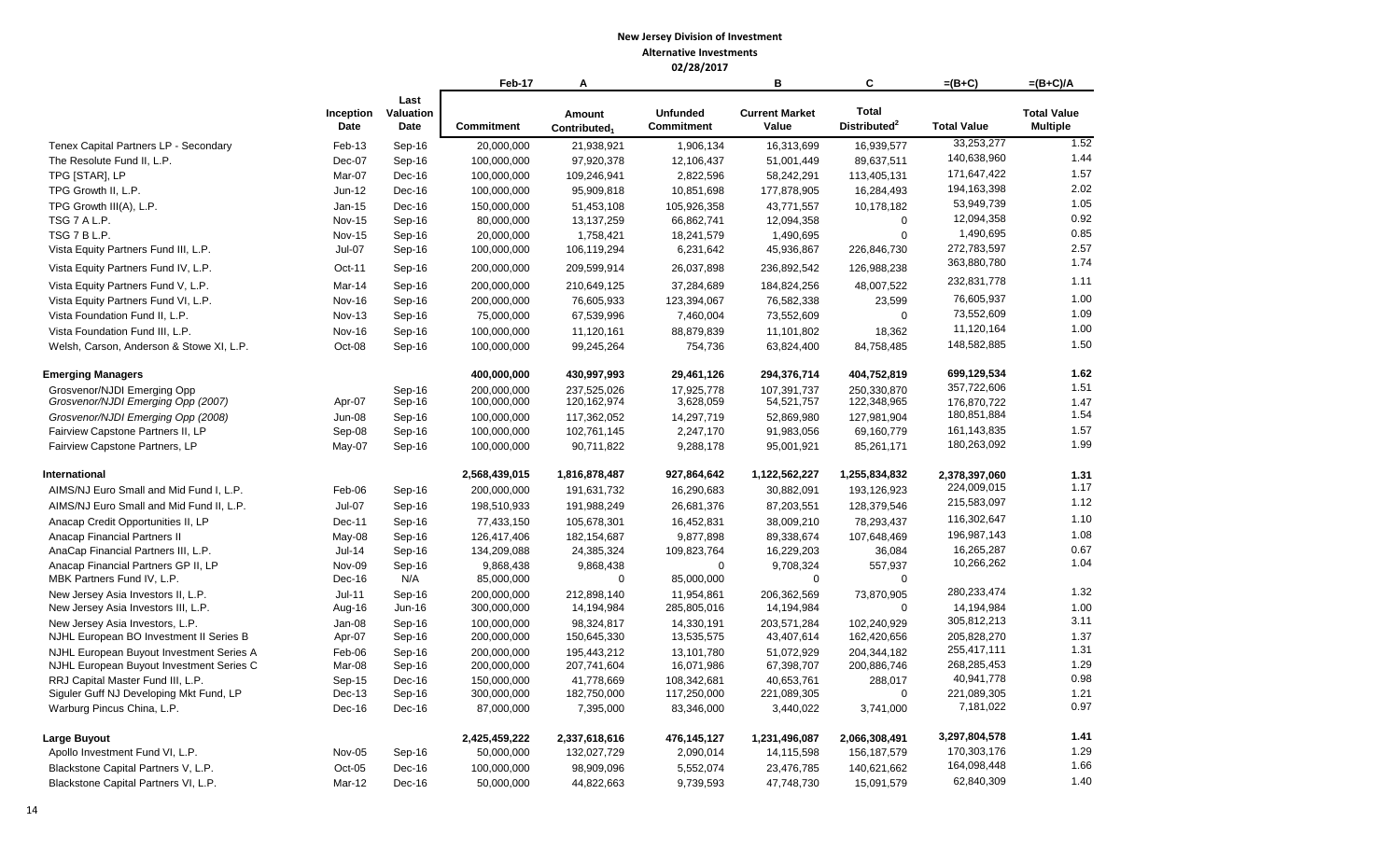|                                                                         |                    |                           | Feb-17                    | A                                  |                               | B                              | C                                        | $=(B+C)$                  | $=(B+C)/A$                            |
|-------------------------------------------------------------------------|--------------------|---------------------------|---------------------------|------------------------------------|-------------------------------|--------------------------------|------------------------------------------|---------------------------|---------------------------------------|
|                                                                         | Inception<br>Date  | Last<br>Valuation<br>Date | Commitment                | Amount<br>Contributed <sub>1</sub> | <b>Unfunded</b><br>Commitment | <b>Current Market</b><br>Value | <b>Total</b><br>Distributed <sup>2</sup> | <b>Total Value</b>        | <b>Total Value</b><br><b>Multiple</b> |
| Blackstone Capital Partners VII, L.P.                                   | $May-15$           | Dec-16                    | 50,000,000                | 3,935,820                          | 46,064,180                    | 3,935,957                      | 5,926                                    | 3,941,883                 | 1.00                                  |
| Carlyle Partners VI, L.P.                                               | <b>Nov-13</b>      | Sep-16                    | 300,000,000               | 196,911,587                        | 120,799,040                   | 170,919,438                    | 48,155,664                               | 219,075,102               | 1.11                                  |
| CVC Capital Partners VI, LP                                             | $Jul-13$           | Dec-16                    | 82,209,222                | 48,757,444                         | 35,471,839                    | 49,515,912                     | 2,032,823                                | 51,548,735                | 1.06                                  |
| Hellman & Friedman Capital Partners VI                                  | Apr-07             | Sep-16                    | 100,000,000               | 96,602,483                         | 3,232,369                     | 22,402,454                     | 152,888,388                              | 175,290,841               | 1.81                                  |
| Hellman & Friedman Capital Partners VIII, L.P.                          | Nov-14             | Sep-16                    | 100,000,000               | 6,238,036                          | 93,761,964                    | 4,259,970                      | 1,328,790                                | 5,588,760                 | 0.90                                  |
| Silver Lake Partners III, LP                                            | Jan-07             | Sep-16                    | 100,000,000               | 104,337,753                        | 10,675,428                    | 61,241,705                     | 127,067,830                              | 188,309,535               | 1.80                                  |
| Silver Lake Partners IV                                                 | Mar-13             | Sep-16                    | 200,000,000               | 143,835,236                        | 83,241,942                    | 128,608,515                    | 66,126,040                               | 194,734,555               | 1.35                                  |
| TPG Partners V, L.P.                                                    | Sep-06             | Dec-16                    | 187,500,000               | 256,833,971                        | 16,636,663                    | 69,813,304                     | 248,611,218                              | 318,424,522               | 1.24                                  |
| TPG Partners VI, L.P.                                                   | May-08             | Dec-16                    | 180,000,000               | 292,373,799                        | 13,780,020                    | 113,609,519                    | 269,480,036                              | 383,089,555               | 1.31                                  |
|                                                                         |                    |                           |                           |                                    | $\mathbf 0$                   |                                |                                          | 353,722,668               | 1.77                                  |
| Warburg Pincus Private Equity IX, LP                                    | Aug-05<br>Jun-06   | Dec-16<br>Dec-16          | 200,000,000               | 200,000,000                        | $\mathbf 0$                   | 23,744,219<br>4,133,783        | 329,978,448                              | 60,293,825                | 2.24                                  |
| Warburg Pincus Private Equity VIII                                      |                    |                           | 25,750,000                | 26,883,000                         |                               |                                | 56,160,043                               | 583,386,259               | 1.46                                  |
| Warburg Pincus Private Equity X, LP                                     | Oct-07             | Dec-16                    | 400,000,000               | 400,000,000                        | 0                             | 200,842,492                    | 382,543,767                              |                           |                                       |
| Warburg Pincus Private Equity XI, LP                                    | $May-12$           | Sep-16                    | 300,000,000               | 285,150,000                        | 35,100,000                    | 293,127,707                    | 70,028,700                               | 363,156,407               | 1.27                                  |
| <b>Mezzanine Debt</b>                                                   |                    |                           | 535.000.000               | 567.540.910                        | 83.482.403                    | 138.960.563                    | 639.546.771                              | 778,507,334               | 1.37                                  |
| <b>Audax Mezzanine Partners II</b>                                      | Nov-06             | Sep-16                    | 50,000,000                | 56,053,460                         | 2,113,231                     | 1,595,710                      | 69,039,360                               | 70,635,069                | 1.26                                  |
| Blackstone Mezzanine Partners II, LP                                    | Apr-06             | Sep-16                    | 45,000,000                | 40,017,311                         | 7,804,361                     | 405,654                        | 58,164,409                               | 58,570,063                | 1.46                                  |
| Gleacher Mezzanine Fund II, LP                                          | Nov-06             | Sep-16                    | 40,000,000                | 36,823,869                         | 3,413,482                     | 1,066,294                      | 47,556,567                               | 48,622,861                | 1.32                                  |
| GSO Capital Opportunities Fund II, LP                                   | <b>Nov-11</b>      | Sep-16                    | 150,000,000               | 138,009,651                        | 50,983,929                    | 88,057,802                     | 86,249,102                               | 174,306,904               | 1.26                                  |
| GSO Capital Opportunities Fund, L.P.                                    | Jul-08             | Sep-16                    | 100,000,000               | 120,218,859                        | 6,281,096                     | 5,115,895                      | 201,352,568                              | 206,468,463               | 1.72                                  |
| Newstone Capital Partners II, L.P.                                      | $May-11$           | Sep-16                    | 100,000,000               | 113,075,818                        | 10,852,534                    | 38,214,368                     | 98,742,558                               | 136,956,926               | 1.21                                  |
| Newstone Capital Partners, L.P.                                         | Feb-07             | Sep-16                    | 50,000,000                | 63,341,942                         | 2,033,769                     | 4,504,840                      | 78,442,208                               | 82,947,048                | 1.31                                  |
|                                                                         |                    |                           |                           |                                    |                               |                                |                                          |                           |                                       |
| <b>Secondaries</b>                                                      |                    |                           | 279,200,066               | 275,292,009                        | 27,248,272                    | 67,551,897                     | 325,457,321                              | 393,009,218               | 1.43                                  |
| Lexington Capital Partners VI-B                                         | Jun-06             | Sep-16                    | 50,000,000                | 50,705,969                         | 817,356                       | 11,624,272                     | 59,662,484                               | 71,286,757                | 1.41                                  |
| NB Sec Opps Offshore Fund II LP                                         | Jul-08             | Sep-16                    | 100,000,000               | 104,044,815                        | 15,196,825                    | 27,152,693                     | 128,284,187                              | 155,436,880               | 1.49                                  |
| Partners Group Secondary 2006 LP<br>Partners Group Secondary 2008, L.P. | Sep-06<br>Sep-08   | $Dec-16$<br>Dec-16        | 54,017,626<br>75,182,439  | 53,008,507<br>67,532,719           | 3,182,467<br>8,051,624        | 10,144,439<br>18,630,493       | 55,137,203<br>82,373,446                 | 65,281,641<br>101,003,939 | 1.23<br>1.50                          |
|                                                                         |                    |                           |                           |                                    |                               |                                |                                          |                           |                                       |
| <b>Small/Midsize Buyout</b>                                             |                    |                           | 650,000,000               | 720,964,523                        | 47,058,400                    | 340,946,566                    | 751,518,663                              | 1,092,465,229             | 1.52                                  |
| Grosvenor/NJDI Investment Fund                                          |                    | Sep-16                    | 650,000,000               | 720,964,523                        | 47,058,400                    | 340,946,566                    | 751,518,663                              | 1,092,465,229             | 1.52                                  |
| Grosvenor/NJDI Investment Fund 2005                                     | Nov-05             | Sep-16                    | 200,000,000               | 224,075,328                        | 1,793,779                     | 85,881,076                     | 257,996,229                              | 343,877,306               | 1.53                                  |
| Grosvenor/NJDI Investment Fund 2006                                     | Sep-06             | Sep-16                    | 250,000,000               | 287,056,393                        | 12,152,904                    | 116,654,933                    | 333,758,119                              | 450,413,052               | 1.57                                  |
| Grosvenor/NJDI Investment Fund 2008                                     | <b>Jun-08</b>      | Sep-16                    | 200,000,000               | 209,832,801                        | 33,111,717                    | 138,410,557                    | 159,764,314                              | 298,174,872               | 1.42                                  |
| <b>Special Situations</b>                                               |                    |                           | 330,000,000               | 397,993,234                        | 191,771,850                   | 294,751,828                    | 295,246,555                              | 589,998,384               | 1.48                                  |
| Blackstone TOP Fund - A (PE) L.P.                                       | $Jan-12$           | Sep-16                    | 330,000,000               | 397,993,234                        | 191,771,850                   | 294,751,828                    | 295,246,555                              | 589,998,384               | 1.48                                  |
| <b>Venture Capital</b>                                                  |                    |                           | 365,000,000               | 320,450,206                        | 76,219,446                    | 290,804,329                    | 184,178,940                              | 474,983,269               | 1.48                                  |
| JP Morgan Direct/Pooled VC Instit III                                   | Jun-06             | Jun-16                    | 50,000,000                | 49,624,643                         | 170,007                       | 42,905,997                     | 38,707,119                               | 81,613,116                | 1.64                                  |
| JP Morgan Direct VC Institutional III                                   |                    | Dec-15                    | 600,000                   | 394,650                            | $\mathbf 0$                   | $\mathbf 0$                    | 324,423                                  | 324,423                   | 0.82                                  |
| JP Morgan Pooled VC Institutional III                                   |                    | Dec-16                    | 49,400,000                | 49,229,993                         | 170,007                       | 42,905,997                     | 38,382,696                               | 81,288,692                | 1.65                                  |
| Khosla Venutres IV, L.P.                                                | $Jan-12$           | Sep-16                    | 25,000,000                | 24,175,000                         | 825,000                       | 37,381,429                     | 2,389,780                                | 39,771,209                | 1.65                                  |
| NB Crossroads Fund XVIII                                                | Nov-06             | Sep-16                    | 50,000,000                | 42,000,000                         | 39,875,002                    | 32,012,787                     | 43,200,562                               | 75,213,349                | 1.79                                  |
| NB/NJ Custom Investment Fund                                            | Aug-07             | Sep-16                    | 100,000,000               | 91,596,190                         | 8,403,810                     | 57,792,154                     | 95,154,620                               | 152,946,774               | 1.67                                  |
| TCV VIII, L.P.<br>Tenaya Capital VI, L.P.                               | Jan-14<br>$Jul-12$ | Dec-16<br>Sep-16          | 100,000,000<br>40,000,000 | 80,031,370<br>33,023,003           | 19,968,630<br>6,976,997       | 88,421,574<br>32,290,388       | 4,726,859<br>$\mathbf 0$                 | 93,148,433<br>32,290,388  | 1.16<br>0.98                          |
|                                                                         |                    |                           |                           |                                    |                               |                                |                                          |                           |                                       |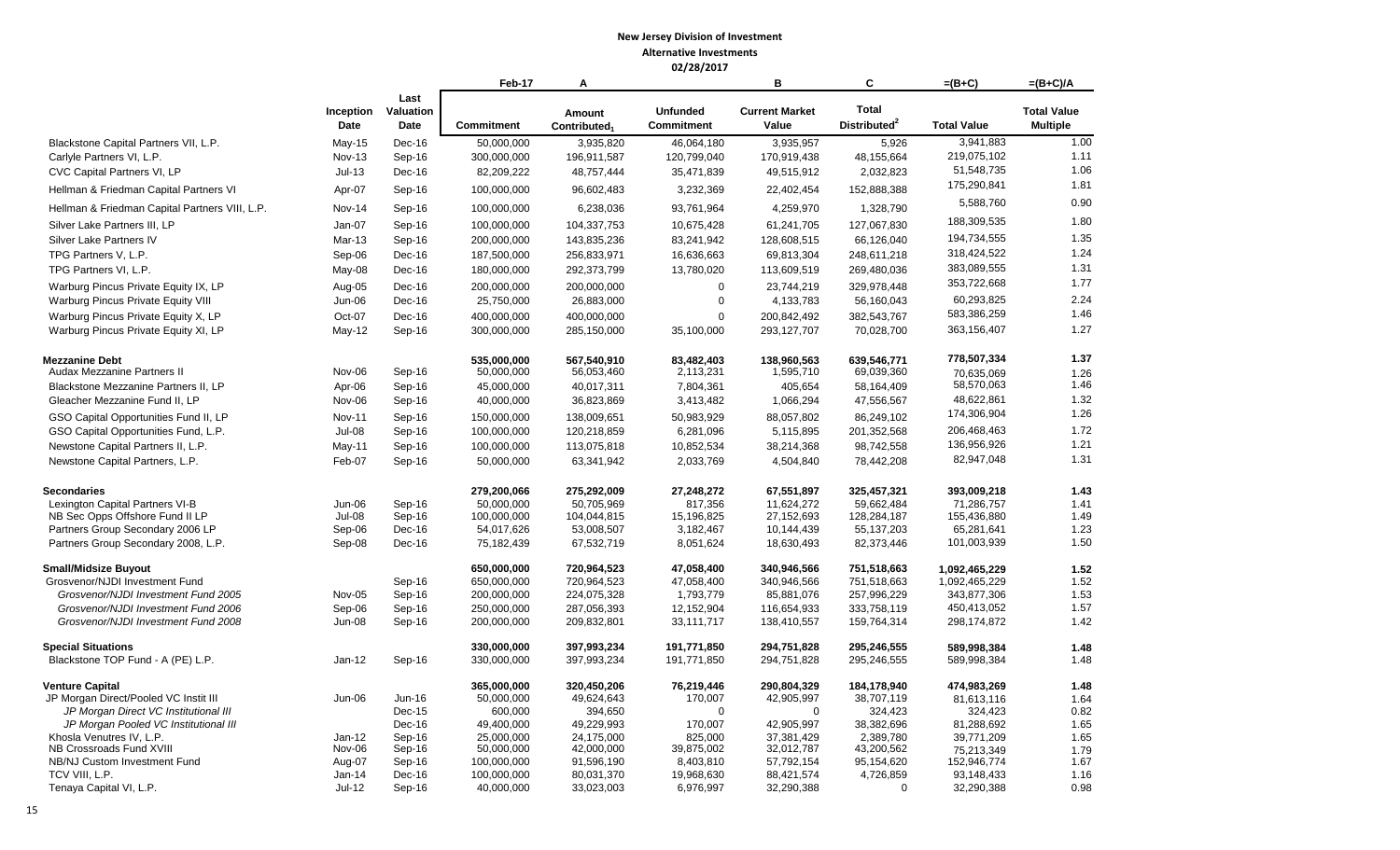|                                           | 02/28/2017    |           |                   |                          |                   |                       |                          |                    |                    |  |
|-------------------------------------------|---------------|-----------|-------------------|--------------------------|-------------------|-----------------------|--------------------------|--------------------|--------------------|--|
|                                           |               |           | Feb-17            | Α                        |                   | В                     | C                        | $=(B+C)$           | $=(B+C)/A$         |  |
|                                           | Inception     | Valuation |                   | Amount                   | <b>Unfunded</b>   | <b>Current Market</b> | Total                    |                    | <b>Total Value</b> |  |
|                                           | Date          | Date      | <b>Commitment</b> | Contributed <sub>1</sub> | <b>Commitment</b> | Value                 | Distributed <sup>2</sup> | <b>Total Value</b> | <b>Multiple</b>    |  |
|                                           |               |           |                   |                          |                   |                       |                          |                    |                    |  |
| Private Equity Subtotal                   |               |           | 14,785,565,609    | 12,093,642,274           | 4,422,710,563     | 7,521,721,985         | 9,957,314,786            | 17,479,036,771     | 1.45               |  |
| Debt                                      |               |           | 1,553,684,056     | 1,160,760,100            | 442,110,193       | 437,690,254           | 1,169,365,192            | 1,607,055,446      | 1.38               |  |
| Blackstone RE Debt Strategies III, L.P.   | Jun-16        | Dec-16    | 100,000,000       | 9,805,255                | 90,194,745        | 10,003,635            | 107,311                  | 10,110,946         | 1.03               |  |
| CT High Grade Partners II, LLC            | May-08        | Sep-16    | 664,065,200       | 572,861,303              | 108,661,385       | 174,811,792           | 635,337,288              | 810,149,080        | 1.41               |  |
| Lone Star Fund VII (U.S.) LP              | May-11        | Dec-16    | 300,000,000       | 283,944,335              | 18,490,651        | 26,226,059            | 477,998,834              | 504,224,893        | 1.78               |  |
| M&G Real Estate Debt Fund II, LP          | $Jul-13$      | Dec-16    | 107,579,882       | 78,661,045               | 36,788,062        | 55,106,973            | 20,459,673               | 75,566,646         | 0.96               |  |
| M&G Real Estate Debt Fund III, LP         | $Jul-13$      | Dec-16    | 182,038,974       | 156,799,001              | 44,077,460        | 110,737,736           | 32,452,169               | 143,189,905        | 0.91               |  |
| Och-Ziff RE Credit Parallel Fund B, L.P   | May-16        | Sep-16    | 100,000,000       | 18,654,807               | 83,932,244        | 15,419,154            | 2,587,051                | 18,006,205         | 0.97               |  |
|                                           |               |           |                   |                          |                   |                       |                          | 45,807,771         | 1.14               |  |
| True North Real Estate Fund III, LP       | Sep-14        | Sep-16    | 100,000,000       | 40,034,354               | 59,965,646        | 45,384,905            | 422,866                  |                    |                    |  |
| <b>Equity</b>                             |               |           | 5,525,760,198     | 4,204,675,366            | 1,917,600,670     | 2,917,126,851         | 2,885,048,294            | 5,802,175,145      | 1.38               |  |
| ARA Asia Dragon Limited                   | Sep-07        | Dec-16    | 100,000,000       | 92,842,000               | 7,158,000         | 423,697               | 118,865,731              | 119,289,428        | 1.28               |  |
| Blackstone Property Global - NJ           | Oct-15        | Sep-16    | 150,000,000       | 142,435,598              | 7,564,402         | 140,575,674           | 1,482,422                | 142,058,096        | 1.00               |  |
| Blackstone Property Partners L.P.         | Jun-15        | Sep-16    | 50,000,000        | 50,000,000               | $\Omega$          | 54,410,600            | 2,701,805                | 57,112,405         | 1.14               |  |
| Blackstone Real Estate Partners Asia LP   | Jun-13        | Dec-16    | 500,000,000       | 306,849,338              | 301,481,542       | 267,645,749           | 166,779,265              | 434,425,014        | 1.42               |  |
| Blackstone Real Estate V                  | Feb-06        | Dec-16    | 75,000,000        | 78,353,336               | 3,130,539         | 27,871,741            | 131,083,866              | 158,955,607        | 2.03               |  |
| <b>Blackstone Real Estate VI</b>          | Feb-07        | Dec-16    | 100,000,000       | 99,401,438               | 4,907,906         | 51,908,209            | 168,396,004              | 220,304,212        | 2.22               |  |
| Blackstone Real Estate Partners VI, Sec   | <b>Nov-11</b> | Dec-16    | 43,624,688        | 40,000,081               | 2,141,059         | 14, 161, 153          | 70,379,286               | 84,540,439         | 2.11               |  |
| <b>Blackstone Real Estate VII</b>         | Dec-11        | Dec-16    | 300,000,000       | 337,302,902              | 50,160,567        | 267,862,373           | 267,903,578              | 535,765,951        | 1.59               |  |
| <b>Blackstone Real Estate VIII</b>        | Jan-15        | Dec-16    | 100,000,000       | 42,006,437               | 66,834,472        | 39,831,766            | 10,719,464               | 50,551,230         | 1.20               |  |
| Blackstone TOP Fund - A (RE) L.P.         | Jan-15        | Sep-16    | 75,000,000        | 3,557,168                | 71,442,832        | 3,893,558             | 0                        | 3,893,558          | 1.09               |  |
| Carlyle Realty Partners V LP              | Feb-07        | Sep-16    | 100,000,000       | 122,742,600              | 22,102,319        | 29,096,627            | 141,710,451              | 170,807,078        | 1.39               |  |
| Exeter - Core Industrial Venture Fund     | Apr-12        | Sep-16    | 200,000,000       | 182,630,250              | 17,369,750        | 544,061               | 276,726,522              | 277,270,583        | 1.52               |  |
| Exeter Core Industrial Club Fund II, L.P. | Aug-16        | Sep-16    | 100,000,000       | 24,500,000               | 75,500,000        | 23,768,969            | 1,042,105                | 24.811.074         | 1.01               |  |
| Hammes Partners II, L.P.                  | Mar-14        | Sep-16    | 100,000,000       | 62,343,203               | 37,656,797        | 56,206,252            | 8,474,420                | 64,680,672         | 1.04               |  |
| Heitman America Real Estate Trust, L.P.   | Jan-07        | Dec-16    | 100,000,000       | 100,000,000              | $\Omega$          | 139,124,887           | 40,478,338               | 179,603,225        | 1.80               |  |
| KSL Capital Partners IV-A, L.P.           | Jul-15        | Sep-16    | 100,000,000       | 12,534,489               | 87,465,511        | 10,543,411            | $\Omega$                 | 10,543,411         | 0.84               |  |
| Lone Star Real Estate Fund II (U.S.) LP   | May-11        | Dec-16    | 100,000,000       | 88,609,832               | 11,390,168        | 17,236,438            | 118,766,845              | 136,003,283        | 1.53               |  |
| Lubert Adler Real Estate Fund VI-B        | Feb-11        | Sep-16    | 100,000,000       | 95,000,000               | 16,614,909        | 37,024,495            | 132,486,758              | 169,511,252        | 1.78               |  |
| Meyer Bergman Euro Retail Partners II-TE  | $Jul-14$      | Dec-16    | 58,770,647        | 54,405,076               | 4,365,572         | 48,397,288            | 9,769,504                | 58,166,793         | 1.07               |  |
| NJDOI/GMAM Core Plus RE Investment        | May-08        | Sep-16    | 81,500,000        | 70,582,173               | 19,788,473        | 19,896,264            | 95,636,974               | 115,533,237        | 1.64               |  |
| NJDOI/GMAM Opp RE Investment Program      | May-08        | Sep-16    | 25,000,000        | 17,170,335               | 7,829,665         | 9,518,204             | 20,173,973               | 29,692,177         | 1.73               |  |
| Northwood Real Estate Co-Invest           | Dec-12        | Sep-16    | 75,000,000        | 52,825,174               | 50,719,559        | 39,120,837            | 28,544,733               | 67,665,570         | 1.28               |  |
| Northwood RE Partners L.P., (Series III)  | Dec-12        | Sep-16    | 75,000,000        | 80,242,868               | 23,496,145        | 75,110,194            | 28,747,289               | 103,857,483        | 1.29               |  |
| Northwood RE Partners L.P., (Series IV)   | <b>Nov-13</b> | Sep-16    | 200,000,000       | 192,806,901              | 74,437,277        | 160,436,656           | 67,244,178               | 227,680,834        | 1.18               |  |
| OZNJ Real Estate Opportunities, LP        | Mar-13        | $Jan-17$  | 200,000,000       | 102,635,764              | 124,707,064       | 89,938,984            | 27,342,827               | 117,281,811        | 1.14               |  |
| Och-Ziff Real Estate Fund III, LP         | Aug-14        | Sep-16    | 100,000,000       | 33,382,450               | 69,495,549        | 32,616,990            | 3,431,333                | 36,048,323         | 1.08               |  |
| Perella Weinberg Real Estate Fund II LP   | $Jul-13$      | Dec-16    | 86,910,458        | 52,388,959               | 34,521,498        | 43,493,418            | 13,933,550               | 57,426,968         | 1.10               |  |
| Perella Weinberg Real Estate Fund III LP  | <b>Nov-15</b> | N/A       | 96,625,055        | 23,114,394               | 73,510,661        | 20,647,881            | $\Omega$                 | 20,647,881         | 0.89               |  |
| Prime Property Fund                       | Aug-07        | Dec-16    | 130,000,000       | 150,000,000              | 0                 | 116,973,356           | 73,445,510               | 190,418,865        | 1.27               |  |
| PRISA II                                  | Jun-07        | Dec-16    | 60,000,000        | 100,000,000              | 0                 | 65,219,488            | 55,738,553               | 120,958,040        | 1.21               |  |
| PRISA Real Estate Separate Account        | Dec-06        | Dec-16    | 265,000,000       | 300,000,000              | 0                 | 226,055,421           | 147,146,668              | 373,202,089        | 1.24               |  |
| Prologis European Properties Fund II      | Sep-13        | Dec-16    | 183,329,350       | 183,329,350              | $\mathbf 0$       | 194,164,637           | 37,592,939               | 231,757,577        | 1.26               |  |
| RE Capital Asia Partners III, L.P.        | Aug-12        | Sep-16    | 80,000,000        | 64,434,380               | 21,175,507        | 24,381,466            | 58,937,655               | 83,319,122         | 1.29               |  |
| RE Capital Asia Partners IV, L.P.         | Dec-14        | Sep-16    | 100,000,000       | 39,062,563               | 60,937,437        | 33,490,917            | 1,487,794                | 34,978,711         | 0.90               |  |
| <b>TGM Apartment Partners</b>             | Aug-15        | Sep-16    | 300,000,000       | 123, 147, 240            | 176,852,760       | 121,678,955           | 1,364,031                | 123,042,986        | 1.00               |  |
| TPG Real Estate Partners II, L.P.         | Sep-15        | Dec-16    | 125,000,000       | 49,318,560               | 80,775,565        | 48,647,932            | 21,449,407               | 70,097,339         | 1.42               |  |
|                                           |               |           |                   |                          |                   |                       |                          |                    |                    |  |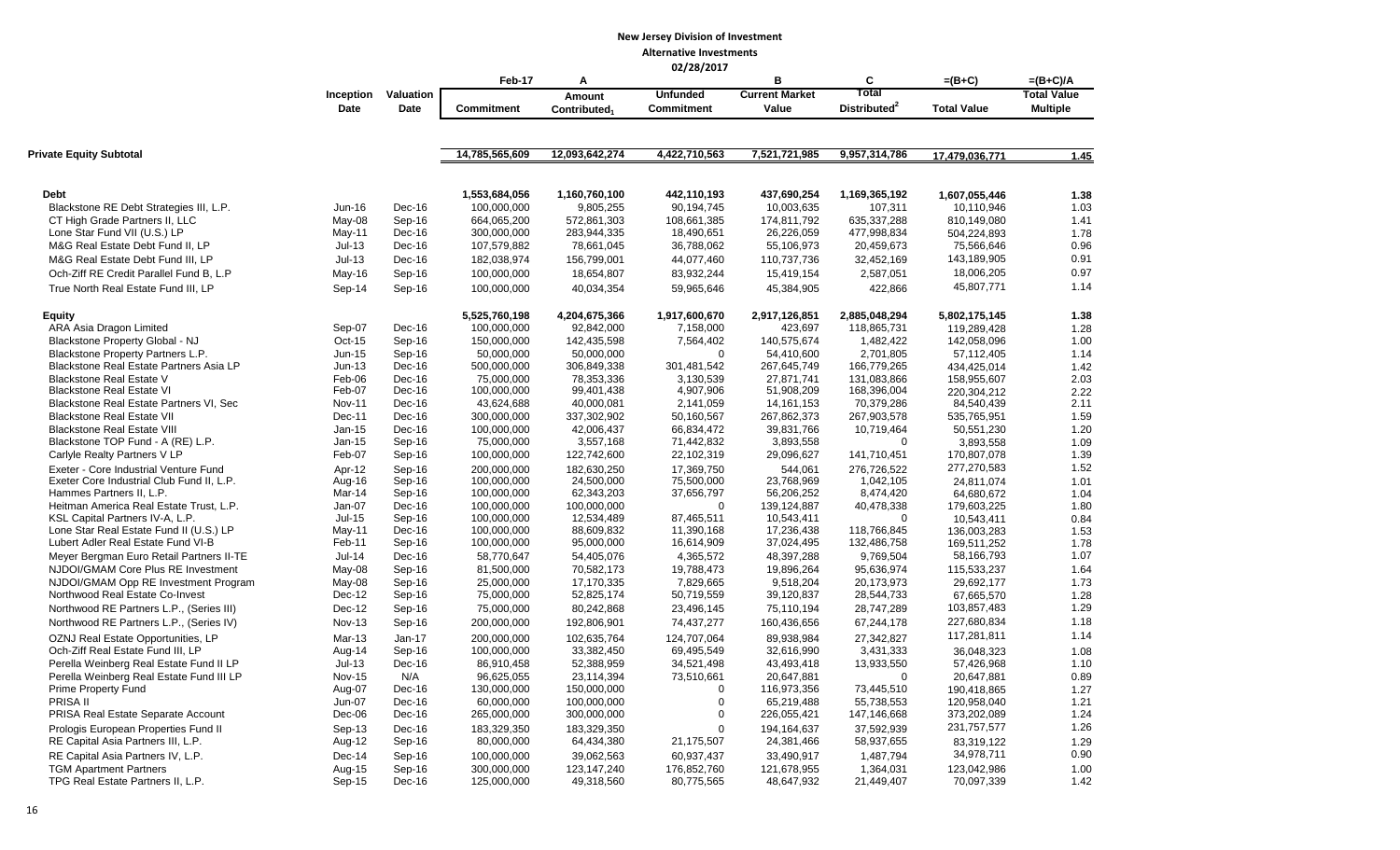|                                                                          |               |               | Feb-17            | A                        |                   | B                     | C                        | $=(B+C)$                     | $=(B+C)/A$         |
|--------------------------------------------------------------------------|---------------|---------------|-------------------|--------------------------|-------------------|-----------------------|--------------------------|------------------------------|--------------------|
|                                                                          | Inception     | Valuation     |                   | Amount                   | <b>Unfunded</b>   | <b>Current Market</b> | Total                    |                              | <b>Total Value</b> |
|                                                                          | Date          | Date          | <b>Commitment</b> | Contributed <sub>1</sub> | <b>Commitment</b> | Value                 | Distributed <sup>2</sup> | <b>Total Value</b>           | <b>Multiple</b>    |
| TPG/NJ (RE) Partnership, LP                                              | Feb-13        | Sep-16        | 225,000,000       | 158,746,596              | 94,012,751        | 152,282,316           | 86,426,014               | 238,708,330                  | 1.50               |
| Tucker Development/Acquisition Fund                                      | Oct-07        | Sep-16        | 50,000,000        | 50,000,000               | $\Omega$          | 44,338,850            | $\mathbf 0$              | 44,338,850                   | 0.89               |
| Warburg Pincus Real Estate Fund I                                        | Sep-06        | Sep-16        | 100,000,000       | 95,833,333               | 0                 | 31,774,161            | 113,055,167              | 144,829,328                  | 1.51               |
| Westbrook Real Estate Fund VIII                                          | Feb-08        | Sep-16        | 100,000,000       | 110,980,414              | $\Omega$          | 20,089,006            | 135,616,521              | 155,705,527                  | 1.40               |
| Westbrook VII                                                            | Jan-07        | Sep-16        | 40,000,000        | 40,000,000               | $\Omega$          | 14,281,050            | 38,472,731               | 52,753,781                   | 1.32               |
| Wheelock SREF NJ CO-Invest Feeder, LP                                    | <b>Nov-12</b> | N/A           | 50,000,000        | 26,305                   | 49,973,695        | $\mathbf 0$           | $\mathbf 0$              | $\Omega$                     | 0.00               |
| Wheelock Street Real Estate Fund, L.P.                                   | Dec-11        | Sep-16        | 100,000,000       | 96,274,787               | 18,620,096        | 28,241,948            | 143,492,445              | 171,734,393                  | 1.78               |
| Wheelock Street Real Estate Fund II, L.P.                                | Apr-14        | Sep-16        | 125,000,000       | 82,859,074               | 49,460,623        | 74,200,970            | 18,001,638               | 92,202,608                   | 1.11               |
| Wheelock Street Real Estate Fund V, L.P                                  | Aug-16        | N/A           | 100,000,000       | 0                        | 100,000,000       | 0                     | $\mathbf 0$              | 0                            | 0.00               |
| Real Estate Subtotal                                                     |               |               | 7,079,444,254     | 5,365,435,466            | 2,359,710,863     | 3,354,817,105         | 4,054,413,486            | 7.409.230.591                | 1.38               |
| <b>Absolute Return</b>                                                   |               |               | 810,000,000       | 765,000,000              | 45,000,000        | 664,789,663           | 153,566,428              | 818,356,091                  | 1.07               |
| Brevan Howard Fund Limited                                               | <b>Nov-11</b> | Jan-17        | 300,000,000       | 300,000,000              | $\mathbf 0$       | 181,022,023           | 128,566,428              | 309,588,451                  | 1.03               |
| Iguazu Partners, L.P.                                                    | $Dec-13$      | $Jan-17$      | 150,000,000       | 105,000,000              | 45,000,000        | 124,836,915           | $\Omega$                 | 124,836,915                  | 1.19               |
| MKP Opportunity Partners, L.P.                                           | Sep-12        | $Jan-17$      | 360,000,000       | 360,000,000              | $\mathbf 0$       | 358,930,725           | 25,000,000               | 383,930,725                  | 1.07               |
| <b>Credit</b>                                                            |               |               | 2,050,000,000     | 1,925,000,000            | 125,000,000       | 1,744,968,193         | 666,953,002              | 2,411,921,195                | 1.25               |
| Canyon Value Realization Fund                                            | Jun-07        | $Jan-17$      | 75,000,000        | 75,000,000               | $\mathbf 0$       | 69,797,063            | 67,794,245               | 137,591,308                  | 1.83               |
| Canyon Balanced Fund                                                     | $Jul-11$      | $Jan-17$      | 125,000,000       | 125,000,000              | $\Omega$          | 94,678,618            | 92,245,262               | 186,923,880                  | 1.50               |
| Claren Road Credit Master Fund, Ltd.                                     | Jun-12        | Jan-17        | 250,000,000       | 250,000,000              | 0                 | 21,042,180            | 198,555,648              | 219,597,828                  | 0.88               |
| Chatham Fund, LP                                                         | Dec-14        | Jan-17        | 300,000,000       | 300,000,000              | 0                 | 404,198,100           | 0                        | 404,198,100                  | 1.35               |
| GSO Credit Partners - A, L.P.                                            | <b>Mar-12</b> | $Jan-17$      | 600,000,000       | 475,000,000              | 125,000,000       | 685,927,075           | $\mathbf 0$              | 685,927,075                  | 1.44               |
| GSO Special Situations Fund, L.P.                                        | Feb-12        | Dec-16        | 100,000,000       | 100,000,000              | $\Omega$          | 105,543,015           | 24,211,318               | 129,754,333                  | 1.30               |
| Lazard Rathmore Fund, Ltd.                                               | Aug-12        | Jun-16        | 150,000,000       | 150,000,000              | $\Omega$          | $\Omega$              | 156,528,175              | 156,528,175                  | 1.04               |
| Regiment Capital Ltd. Fund                                               | Dec-11        | Jan-17        | 150,000,000       | 150,000,000              | 0                 | 6,120,642             | 127,618,354              | 133,738,996                  | 0.89               |
| Solus Opportunities Fund 3, LP                                           | Apr-14        | $Jan-17$      | 300,000,000       | 300,000,000              | $\mathbf 0$       | 357,661,500           | $\mathbf 0$              | 357,661,500                  | 1.19               |
|                                                                          |               |               |                   |                          |                   |                       |                          |                              |                    |
| <b>Distressed</b>                                                        |               |               | 350,000,000       | 450,000,000              | 0                 | 202,360,899           | 459,866,189              | 662,227,088                  | 1.47               |
| Centerbridge Credit Partners                                             | Oct-07        | $Jan-17$      | 200,000,000       | 200,000,000              | $\Omega$          | 180,409,774           | 131,517,714              | 311,927,488                  | 1.56               |
| <b>King Street Capital</b>                                               | Feb-07        | Jan-17        | 150,000,000       | 150,000,000              | $\mathbf 0$       | 18,720,547            | 226,780,421              | 245,500,968                  | 1.64               |
| Marathon Special Opp Fund, LTD                                           | Jul-08        | Dec-16        | 0                 | 100,000,000              | $\Omega$          | 3,230,578             | 101,568,054              | 104,798,632                  | 1.05               |
| <b>Equity Long/ Short</b>                                                |               |               | 1,275,000,000     | 1,000,314,183            | 275,123,621       | 383,589,709           | 874,550,677              | 1,258,140,386                | 1.26               |
| Bay Pond Partners, L.P.                                                  | Apr-12        | $Jan-17$      | 200,000,000       | 200,000,000              | $\mathbf 0$       | 6,759                 | 233,349,988              | 233,356,747                  | 1.17               |
| Cadian Fund, L.P.                                                        | May-12        | $Jan-17$      | 100,000,000       | 100,000,000              | $\Omega$          | 95,632,740            | 30,738,706               | 126,371,446                  | 1.26               |
| Omega Overseas Partners Ltd. Class-B                                     | Jan-07        | Jan-17        | 225,000,000       | 150,000,000              | 75,000,000        | 1,812,167             | 212,646,556              | 214,458,723                  | 1.43               |
| Scopia PX, LLC                                                           | $Jan-13$      | Jan-17        | 250,000,000       | 250,000,000              | $\mathbf 0$       | 280,024,000           | $\Omega$                 | 280,024,000                  | 1.12               |
| ValueAct Capital Partners II, L.P.                                       | <b>Nov-11</b> | Dec-16        | 150,000,000       | 150,000,000              | $\Omega$          | $\mathbf 0$           | 245,551,049              | 245,551,049                  | 1.64               |
| ValueAct Co-Invest International LP                                      | $Jun-13$      | Dec-16        | 200,000,000       | 50,314,183               | 150,123,621       | $\mathbf 0$           | 36,230,431               | 36,230,431                   | 0.72               |
| Visium Balanced Offshore Fund, Ltd                                       | Aug-12        | <b>Nov-16</b> | 150,000,000       | 100,000,000              | 50,000,000        | 6,114,043             | 116,033,948              | 122,147,991                  | 1.22               |
| <b>Event Driven</b>                                                      |               |               | 1,400,000,000     | 1,700,258,606            | 138,358,180       | 1,263,291,635         | 883,863,819              |                              |                    |
| Cevian Capital II, L.P.                                                  | Apr-12        | Jan-17        | 150,000,000       | 150,000,000              | $\Omega$          | 185,694,552           | 28,627,680               | 2.147.155.455<br>214,322,232 | 1.26<br>1.43       |
|                                                                          | Dec-06        | $Jan-17$      | 150,000,000       |                          | 0                 | 250,696,650           | $\mathbf 0$              | 250,696,650                  | 1.67               |
| Davidson Kempner Institutional Partners, L.P<br>Elliott Associates, L.P. |               |               |                   | 150,000,000              | 0                 |                       | 0                        | 244,774,800                  | 1.22               |
|                                                                          | Apr-12        | Dec-16        | 200,000,000       | 200,000,000              |                   | 244,774,800           |                          |                              |                    |
| JANA Strategic Investment Fund II, LP                                    | $Jun-13$      | Jan-17        | 300,000,000       | 600,258,606              | 138,358,180       | 171,947,652           | 445,076,717              | 617,024,369                  | 1.03               |
| Pershing Square LP                                                       | Apr-10        | Jan-17        | 200,000,000       | 200,000,000              | 0                 | 54,498,032            | 231,507,260              | 286,005,292                  | 1.43               |
| Starboard Leaders Fund LP                                                | Mar-14        | Jan-17        | 125,000,000       | 125,000,000              | $\Omega$          | 133,595,875           | $\mathbf 0$              | 133,595,875                  | 1.07               |
| Starboard Value and Opportunity LP                                       | Mar-14        | Jan-17        | 75,000,000        | 75,000,000               | 0                 | 89,262,750            | 0                        | 89,262,750                   | 1.19               |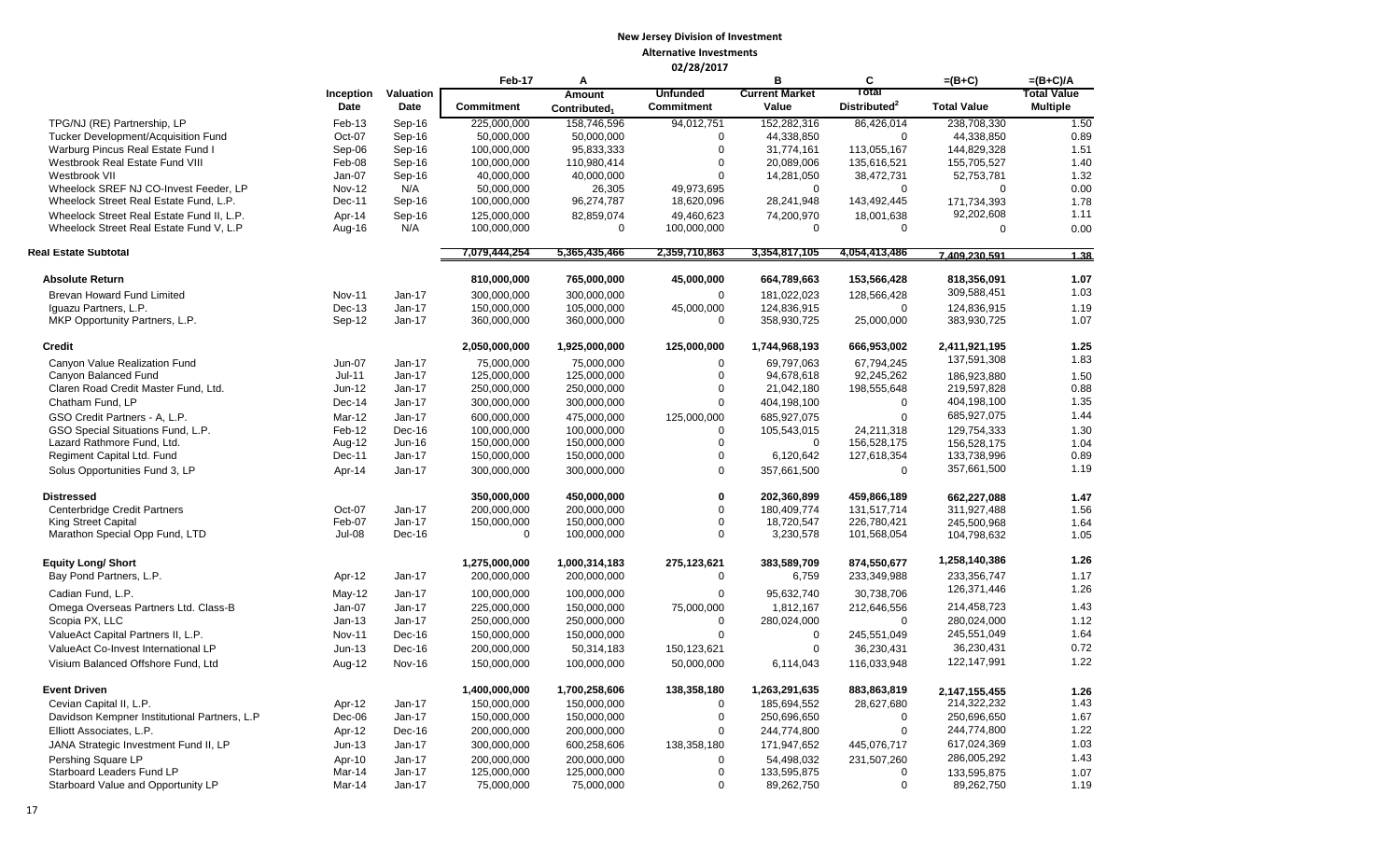#### **02/28/2017**

|                                                            |                  |                  | Feb-17                     | А                        |                          | в                       | C                         | $=(B+C)$                 | $=(B+C)/A$         |
|------------------------------------------------------------|------------------|------------------|----------------------------|--------------------------|--------------------------|-------------------------|---------------------------|--------------------------|--------------------|
|                                                            |                  | Last             |                            |                          |                          |                         |                           |                          |                    |
|                                                            | Inception        | Valuation        |                            | Amount                   | <b>Unfunded</b>          | <b>Current Market</b>   | <b>Total</b>              |                          | <b>Total Value</b> |
|                                                            | <b>Date</b>      | Date             | <b>Commitment</b>          | Contributed <sub>1</sub> | <b>Commitment</b>        | Value                   | Distributed <sup>2</sup>  | <b>Total Value</b>       | <b>Multiple</b>    |
| Third Point Offshore Fund. LTD.                            | Apr-11           | <b>Nov-16</b>    | 100,000,000                | 100,000,000              | $\mathbf 0$              | $\mathbf 0$             | 153,652,162               | 153,652,162              | 1.54               |
| York Capital Management, LP                                | Feb-07           | Jan-17           | 100,000,000                | 100,000,000              | 0                        | 132,821,325             | 25,000,000                | 157,821,325              | 1.58               |
| <b>Fund of Funds</b>                                       |                  |                  | 2,210,000,000              | 2,151,258,928            | 58,741,072               | 1,772,475,698           | 1,072,229,504             | 2,844,705,202            | 1.32               |
| AIMS/NJ Multi-Strategy Portfolio, LLC                      | Aug-06           | Jan-17           | 550,000,000                | 550,000,000              | $\mathbf 0$              | 663,743,027             | 114,311,730               | 778,054,757              | 1.41               |
| Arden Garden State NJ Fund LP.                             | Jun-06           | Dec-16           | 500,000,000                | 500,000,000              | 0                        | 75,297,800              | 484,844,205               | 560,142,005              | 1.12               |
| Protege Partners, LP                                       | <b>Jun-07</b>    | Dec-16           | 150,000,000                | 150,000,000              | $\mathbf 0$              | 50,571,255              | 137,000,000               | 187,571,255              | 1.25               |
| Woodley Park NJ, L.P.                                      | Aug-06           | Dec-16           | 810,000,000                | 751,258,928              | 58,741,072               | 896,152,299             | 229,590,586               | 1,125,742,885            | 1.50               |
| Reservoir Strategic Partners Fund, LP                      | $Jul-11$         | Jan-17           | 200,000,000                | 200,000,000              | $\mathbf 0$              | 86,711,317              | 106,482,983               | 193,194,299              | 0.97               |
| <b>Global Macro</b>                                        |                  |                  | 550,000,000                | 550,000,000              | $\mathbf{0}$             | 571,255,125             | 25,000,000                | 596,255,125              | 1.08               |
| Lynx Common (Bermuda) Ltd.                                 | Mar-11           | Dec-16           | 200,000,000                | 200,000,000              | $\mathsf 0$              | 187,259,275             | 25,000,000                | 212,259,275              | 1.06               |
| Winton Futures Fund                                        | $Jan-11$         | Jan-17           | 350,000,000                | 350,000,000              | $\mathbf 0$              | 383,995,850             | $\mathbf 0$               | 383,995,850              | 1.10               |
| <b>Multi-Strategy</b>                                      |                  |                  | 500,000,000                | 650,000,000              | $\bf{0}$                 | 245,849,023             | 558,330,852               | 804,179,875              | 1.24               |
|                                                            |                  |                  |                            |                          |                          |                         |                           | 161,561,097              | 1.08               |
| AG Garden Partners, LP                                     | Mar-06           | Dec-16           | $\Omega$                   | 150.000.000              | $\Omega$                 | 2.790.097               | 158.771.000               |                          |                    |
| Farallon Capital Inst. Partners, L.P.                      | Jun-07           | Dec-16           | 150,000,000                | 150,000,000              | 0<br>$\Omega$            | 3,712,506               | 163,531,289               | 167,243,795              | 1.11               |
| Laurion Capital Global Markets Fund                        | Sep-15           | Jun-16           | 100,000,000                | 100,000,000              |                          | $\Omega$                | 93,736,127                | 93,736,127               | 0.94               |
| Laurion Capital Ltd.                                       | $Jul-15$         | Jan-17           | 100,000,000                | 100,000,000              | $\pmb{0}$                | 104,235,800             | $\Omega$                  | 104,235,800              | 1.04               |
| OZ Domestic Partners II, Ltd.                              | Jun-06           | Jan-17           | 150,000,000                | 150,000,000              | $\Omega$                 | 135,110,620             | 142,292,436               | 277,403,056              | 1.85               |
| Hedge Fund Subtotal                                        |                  |                  | 9,145,000,000              | 9,191,831,718            | 642,222,873              | 6,848,579,945           | 4,694,360,472             | 11,542,940,416           | $1.26$             |
| Aether Real Assets III Surplus, LP                         | <b>Nov-13</b>    | Sep-16           | 100,000,000                | 70,810,873               | 30,277,705               | 76,635,770              | 1,088,578                 | 77,724,348               | 1.10               |
| Aether Real Assets III, LP                                 | <b>Nov-13</b>    | Sep-16           | 30,000,000                 | 18,584,606               | 11,982,801               | 19,945,351              | 567,407                   | 20,512,758               | 1.10               |
| Blackstone Energy Partners, L.P.                           | Mar-12           | Dec-16           | 150,000,000                | 181,256,083              | 14,559,992               | 148,878,638             | 87,924,657                | 236,803,295              | 1.31               |
| Blackstone Energy Partners II, L.P.                        | May-15           | Dec-16           | 80,000,000                 | 13,519,468               | 66,480,532               | 14,938,607              | 58,219                    | 14,996,826               | 1.11               |
| <b>Blackstone Resources Select Fund</b>                    | Aug-11           | $Jan-17$         | 250,000,000                | 250,000,000              | $\mathbf 0$              | 151,225,000             | $\mathbf 0$               | 151,225,000              | 0.60               |
| Blackstone TOP Fund - A, L.P.                              | Jul-12           | Sep-16           | 620,093,499                | 729,707,026              | 91,906,061               | 512,711,113             | 294,813,316               | 807,524,429              | 1.11               |
|                                                            |                  |                  |                            |                          |                          |                         |                           | 56,196,668               | 1.15               |
| Brookfield Capital Partners IV, L.P.                       | May-16           | Sep-16           | 150,000,000                | 49,015,003               | 103,491,840              | 50,458,806              | 5,737,862                 |                          | 3.12               |
| BX NJ Co-Invest, L.P.                                      | Aug-12           | Sep-16           | 21,163,690                 | 21,163,690               | 0                        | 49,520,940              | 16,569,952                | 66,090,892               |                    |
| Gresham Commodity Fund (ETAP)                              | Feb-08           | Jan-17           | 200,000,000                | 200,000,000              | $\boldsymbol{0}$         | 44,109,989              | 54,791,013                | 98,901,002               | 0.49               |
| Gresham Commodity Fund (TAP)                               | Nov-07           | Jan-17           | 200,000,000                | 200,000,000              | $\Omega$                 | 26,448,314              | 107,943,425               | 134,391,739              | 0.67               |
| GSO Energy Partners - A, L.P.                              | Mar-12           | Sep-16           | 650,000,000                | 527,498,143              | 346,329,939              | 357,035,931             | 223,828,082               | 580,864,013              | 1.10               |
| Hitecvision VII, L.P.                                      | Apr-14           | Dec-16           | 100,000,000                | 35,814,514               | 64,185,486               | 34,327,746              | $\Omega$                  | 34,327,746               | 0.96               |
| NJ/HV Resource Opportunities, L.P.                         | Jun-15           | Sep-16           | 150,000,000                | 38,179,044               | 113,134,671              | 36,010,589              | 1,313,715                 | 37,324,304               | 0.98               |
| OZ Energy Partners Parallel B, L.P.                        | May-16           | Dec-16           | 100,000,000                | 13,518,081               | 98,975,838               | 8,920,368               | 12,493,919                | 21,414,287               | 1.58               |
| OZNJ Real Asset Opportunities, LP                          | $Mar-13$         | $Jan-17$         | 200,000,000                | 125,285,352              | 104,968,826              | 135,791,435             | 30,254,178                | 166,045,613              | 1.33               |
| RC Woodley Park, LP                                        | May-11           | Dec-16           | 135,000,000                | 135,000,000              | 0                        | $\mathbf 0$             | 89,569,359                | 89,569,359               | 0.66               |
| <b>Sheridan Production Partners I</b>                      | Aug-07           | Sep-16           | 50,000,000                 | 60,525,000               | $\boldsymbol{0}$         | 34,912,991              | 43,625,000                | 78,537,991               | 1.30               |
| Sheridan Production Partners II-B, L.P                     | <b>Nov-10</b>    | Sep-16           | 100,000,000                | 100,000,000              | $\Omega$                 | 71,032,000              | 7,000,000                 | 78,032,000               | 0.78               |
|                                                            |                  |                  |                            |                          |                          |                         |                           |                          |                    |
| Tenaska Power Fund II, L.P.<br>Warburg Pincus Energy, L.P. | Sep-08<br>May-14 | Sep-16<br>Dec-16 | 100,000,000<br>100,000,000 | 88,400,862<br>32,200,000 | 11,599,138<br>67,800,000 | 3,549,799<br>30,460,202 | 79,534,400<br>$\mathbf 0$ | 83,084,199<br>30,460,202 | 0.94<br>0.95       |
|                                                            |                  |                  |                            |                          |                          |                         |                           |                          |                    |
| <b>Real Assets Subtotal</b>                                |                  |                  | 3,486,257,189              | 2,890,477,746            | 1,125,692,829            | 1,806,913,589           | 1,057,113,082             | 2,864,026,671            | 0.99               |
| <b>Grand Total</b>                                         |                  |                  | 34,496,267,052             | 29,541,387,204           | 8,550,337,128            | 19,532,032,624          | 19,763,201,825            | 39,295,234,448           | 1.33               |
|                                                            |                  |                  |                            |                          |                          |                         |                           |                          |                    |

1. Amount Contributed does not include adjustment for portion of total distributions that are recallable. Contributions does include return of unused funded capital. 2. Total distributed include recallable portion of proceeds.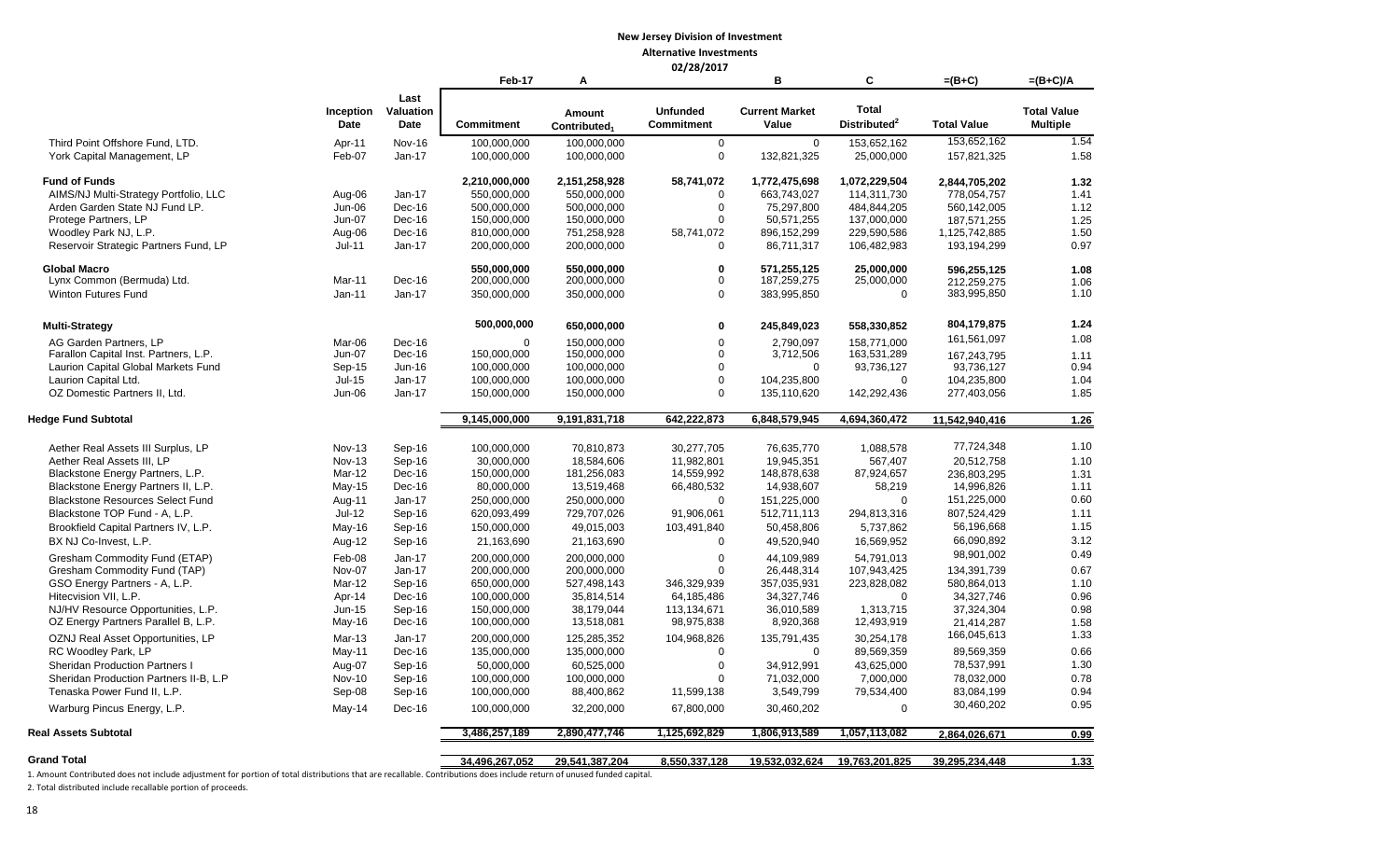#### **New Jersey Division of Investment Global Diversified Credit 02/28/17**

#### **Global Diversified Credit as of February 28, 2017**

Presents underlying fund level information including the Portfolio's original commitments, funded amounts to date, remaining commitments and the distributions to date.

|                                             |                       |                           | Feb-17        | A                                  |                                      | в                              | C                                 | $=(B+C)$           | $=(B+C)/A$                            |
|---------------------------------------------|-----------------------|---------------------------|---------------|------------------------------------|--------------------------------------|--------------------------------|-----------------------------------|--------------------|---------------------------------------|
|                                             | <b>Inception Date</b> | Last<br>Valuation<br>Date | Commitment    | Amount<br>Contributed <sub>1</sub> | <b>Unfunded</b><br><b>Commitment</b> | <b>Current Market</b><br>Value | Total<br>Distributed <sup>2</sup> | <b>Total Value</b> | <b>Total Value</b><br><b>Multiple</b> |
| <b>BlackRock Credit Investors</b>           | Oct-07                | Jun-16                    | 400,000,000   | 400,000,000                        | $\Omega$                             |                                | 383,224,897                       | 383,224,897        | 0.96                                  |
| <b>BlackRock Credit Investors Co-Invest</b> | Oct-09                | Jun-16                    | 144,000,000   | 144,000,000                        | $\Omega$                             |                                | 262,082,589                       | 262,082,589        | 1.82                                  |
| Blackstone TORO Fund - A L.P.               | Apr-16                | Sep-16                    | 250,000,000   | 101,301,825                        | 148,698,175                          | 99,903,353                     |                                   | 99,903,353         | 0.99                                  |
| Cerberus NJ Credit Opportunities Fund, L.P. | Apr-12                | Jan-17                    | 300,000,000   | 321,268,657                        | 46,393,035                           | 368,026,522                    | 67,661,692                        | 435,688,214        | 1.36                                  |
| Golden Tree Opportunities LP-Class D        | Sep-07                | Dec-16                    | 250,000,000   | 249,500,000                        | 500,000                              | 486,261,578                    | 4,676,086                         | 490,937,664        | 1.97                                  |
| Knight TAO, L.P.                            | $Oct-14$              | Sep-16                    | 700,000,000   | 329,892,217                        | 370,107,783                          | 355,924,612                    | 3,332,582                         | 359,257,194        | 1.09                                  |
| Knight/TPG NPL - C, L.P.                    | Mar-12                | Sep-16                    | 70,382,674    | 78,556,376                         | 5,000,000                            | 28,399,980                     | 91,157,887                        | 119,557,867        | 1.52                                  |
| Knight/TPG NPL - R, L.P.                    | Mar-12                | Sep-16                    | 59,054,236    | 55,554,236                         | 3,500,000                            | 6,525,431                      | 76,658,143                        | 83,183,574         | 1.50                                  |
| NJ/TCW Direct Lending LLC                   | Feb-16                | Sep-16                    | 150,000,000   | 45,639,000                         | 104,361,000                          | 45,906,308                     |                                   | 45,906,308         | 1.01                                  |
| Owl Rock Capital Corporation                | Sep-16                | Sep-16                    | 400,000,000   | 72,194,833                         | 327,805,167                          | 72,194,833                     |                                   | 72,194,833         | 1.00                                  |
| Owl Rock Capital Holdings LLC               | Sep-16                | Sep-16                    | 829,670       | 829,670                            | 0                                    | 829,670                        | 32,500                            | 862,170            | 1.04                                  |
| OZSC, LP                                    | Apr-10                | Jan-17                    | 350,000,000   | 327,374,082                        | 413,308,034                          | 583,952,155                    | 390,682,116                       | 974,634,271        | 2.98                                  |
| OZSC II, LP                                 | Mar-13                | Jan-17                    | 650,000,000   | 510,218,268                        | 173,030,647                          | 587,810,830                    | 33,248,915                        | 621,059,745        | 1.22                                  |
| OZNJ Private Opportunities LP               | Mar-13                | $Jan-17$                  | 400,000,000   | 575,977,521                        | 208,867,198                          | 258,530,780                    | 384,844,719                       | 643,375,499        | 1.12                                  |
| <b>TCW Direct Lending LLC</b>               | Mar-15                | Sep-16                    | 150,000,000   | 81,417,668                         | 73,331,596                           | 70,114,562                     | 13,293,093                        | 83,407,655         | 1.02                                  |
| TPG Opportunities Partners III (A), LP      | Apr-14                | Sep-16                    | 100,000,000   | 40,770,578                         | 60,533,758                           | 44,367,476                     | 1,318,644                         | 45,686,120         | 1.12                                  |
| Total                                       |                       |                           | 4,374,266,580 | 3,334,494,931                      | 1,935,436,393                        | 3,008,748,090                  | 1,712,213,863                     | 4,720,961,952      | 1.42                                  |

1. Amount Contributed does not include adjustment for portion of total distributions that are recallable. Contributions does include return of unused funded capital.

2. Total distributed include recallable portion of proceeds.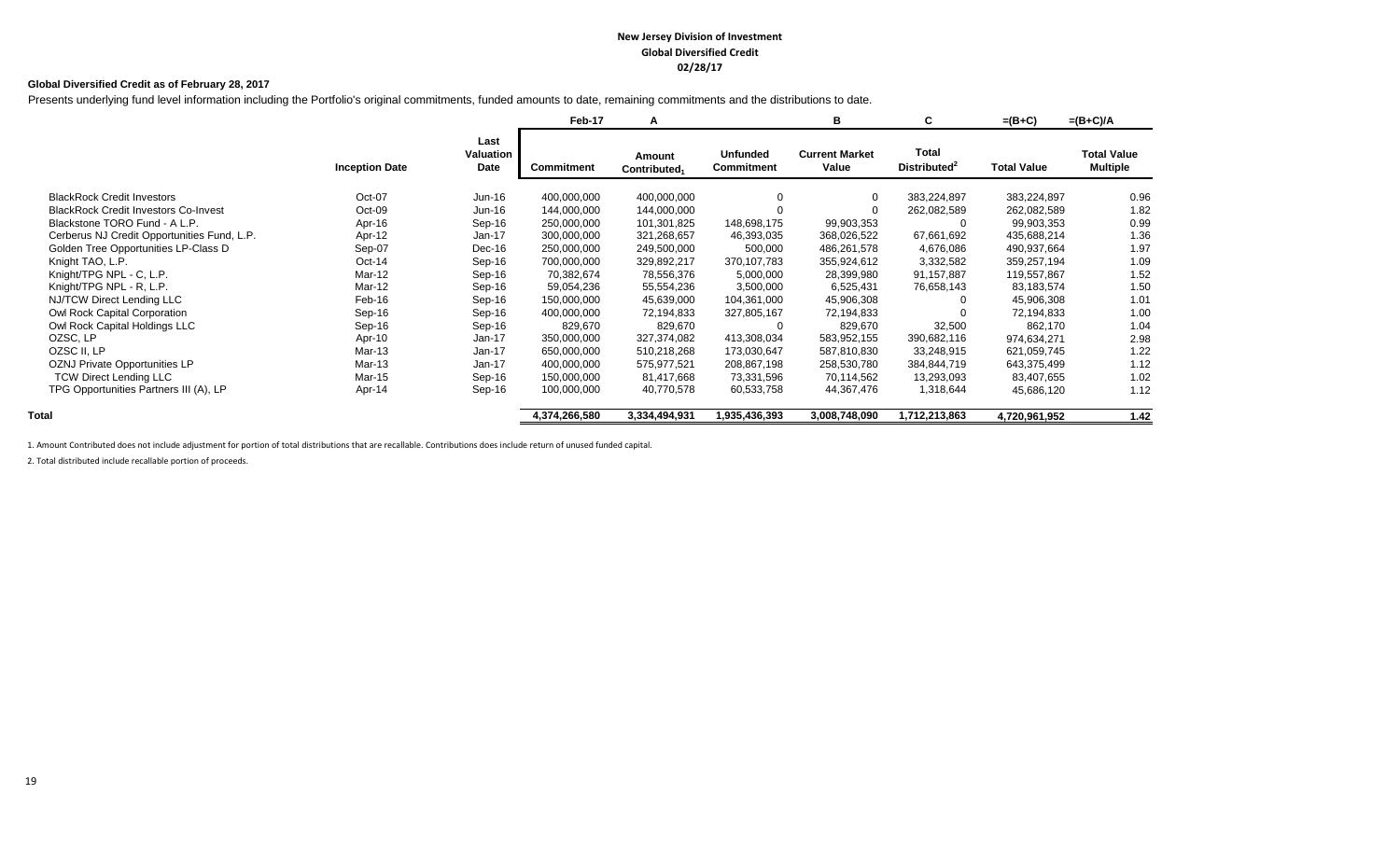## **New Jersey Division of Investment Opportunistic Investments**

## **02/28/17 Opportunistic Investments as of February 28, 2017**

Presents underlying fund level information including the Portfolio's original commitments, funded amounts to date, remaining commitments and the distributions to date.

|                            |                       |                           | Feb-17      |                                           |                                      | в                              |                                          | $=(B+C)$           | $=(B+C)/A$                            |
|----------------------------|-----------------------|---------------------------|-------------|-------------------------------------------|--------------------------------------|--------------------------------|------------------------------------------|--------------------|---------------------------------------|
|                            | <b>Inception Date</b> | Last<br>Valuation<br>Date | Commitment  | <b>Amount</b><br>Contributed <sub>1</sub> | <b>Unfunded</b><br><b>Commitment</b> | <b>Current Market</b><br>Value | <b>Total</b><br>Distributed <sup>2</sup> | <b>Total Value</b> | <b>Total Value</b><br><b>Multiple</b> |
| Dyal NJ Investors, L.P.    | $Oct-12$              | Sep-16                    | 200,000,000 | 199,962,990                               | 26,612,150                           | 156,188,122                    | 87,815,831                               | 244,003,952        | 1.22                                  |
| Dyal II NJ Investors, L.P. | <b>Jul-14</b>         | $Sep-16$                  | 250,000,000 | 109,535,768                               | 148,418,880                          | 89,695,910                     | 20,633,732                               | 110,329,642        | 1.01                                  |
| Dyal III US Investors LP   | $Dec-15$              | $Sep-16$                  | 200,000,000 | 44,319,667                                | 159,607,337                          | 42,547,412                     | 9,024,358                                | 51,571,769         | 1.16                                  |
| Total                      |                       |                           | 650,000,000 | 353,818,426                               | 334,638,367                          | 288,431,444                    | 117,473,920                              | 405,905,364        | 1.15                                  |

1. Amount Contributed does not include adjustment for portion of total distributions that are recallable. Contributions does include return of unused funded capital.

2. Total distributed include recallable portion of proceeds.